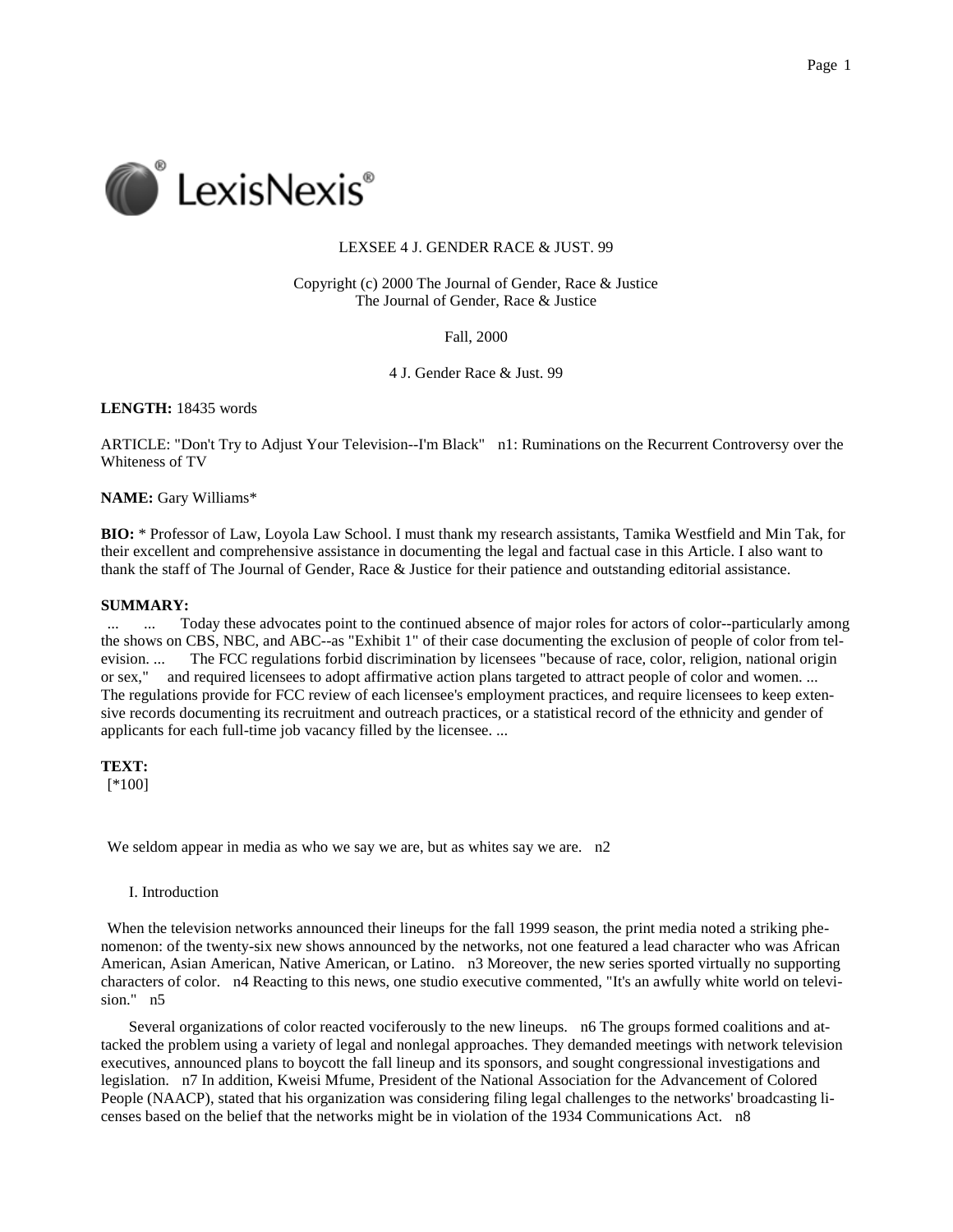This Article explores the controversy surrounding the portrayal, or lack thereof, of people of color on television. The Article briefly documents the history of protests concerning the entertainment industry's portrayal, or lack thereof, of people of color, focusing on network television. It considers whether [\*101] these protests are important because of the sociological and political influence of television, or are much ado about nothing. The Article examines the potential legal and political remedies for the situation, and assesses the chances for each remedy's success. Finally, the Article asks this critical question: What should be the objective(s) of getting more faces of color in front of, and behind, the camera?

- II. The History of the Controversy
- A. Prologue: Past Struggles over the Absence of Actors of Color on Television

The paucity of faces of color on the small and big screens, and the problems with the way those faces are portrayed when they are presented, have been issues since at least 1915, the year the film Birth of A Nation made its debut. n9 Since that time, there have been continued difficulties and struggles around the issue of people of color on television. In 1951, the NAACP began a successful campaign to halt the television broadcast of Amos and Andy, a show which portrayed African Americans as lazy, scheming, and stupid. n10

In 1977, the United States Commission on Civil Rights issued a report entitled Window Dressing on the Set: Women and Minorities in Television, noting that the portrayals of women and people of color on television was a continuing problem. n11 In the introduction to its report, the Commission stated that "throughout the early history of television programming, minorities were excluded from the screen except for certain stereotyped roles in programs of a particular type." n12 In 1996, almost twenty years after that report, Reverend Jesse Jackson led a protest during the Academy Awards program, decrying the "historic practices of the motion picture and television industries which have limited the inclusion of people of color." n13 Ironically, a few short months after Jackson led this protest, those same networks announced fall television lineups [\*102] with Bill Cosby and Phylicia Rashad as the only African American actors on any major network show. n14

- B. Is There Any Truth to the Accusation of Network "Whitewashing"? n15
- 1. The Arguments

This lengthy history has led advocates of color to allege that network television systematically excludes or misrepresents people of color. n16 Today these advocates point to the continued absence of major roles for actors of color--particularly among the shows on CBS, NBC, and ABC--as "Exhibit 1" of their case documenting the exclusion of people of color from television. n17 Particularly notable, say these critics, are the host of network shows set in the major metropolitan areas of the United States such as New York, Los Angeles, Chicago, and San Francisco, where characters work and play in cities that are, if you believe television, all white. n18 These critics point out that, outside of a few ensemble casts, very few faces of color appear on television dramas. n19 And dramas featuring casts comprised predominantly of actors of color were, before January of 2000, nonexistent. n20

[\*103] These critics note that the pattern documented by the United States Commission on Civil Rights in 1977 persists in the year 2000--that when faces of color do appear on network television series, they are primarily on comedies where, more often than not, those faces play stereotypical, and at times buffoonish, roles. n21 Even one of the most successful African Americans in television history, Bill Cosby, makes that argument:

At the level the networks support African-American, Latino and Asian shows, we've wound up with buffoonery that always hits the same note ... It's overly sexual, obsessed with bodily functions and orifices below the belt. There's no sign of education or decision-making beyond sexual encounters, no cares past an apartment and a car. n22

Some entertainment industry figures assert that the attacks on network television programming are unfair and unjustified. n23 They argue television has made great strides in reflecting the racial and ethnic diversity of this nation. n24 In support of this position they cite shows such as Law and Order, Chicago Hope, NYPD Blue, and Homicide, where people of color play major roles. n25

Other entertainment industry figures grumble that people of color seek to have it both ways. n26 They argue that on one hand racial minorities complain and threaten to boycott, because there are not enough people of color on televi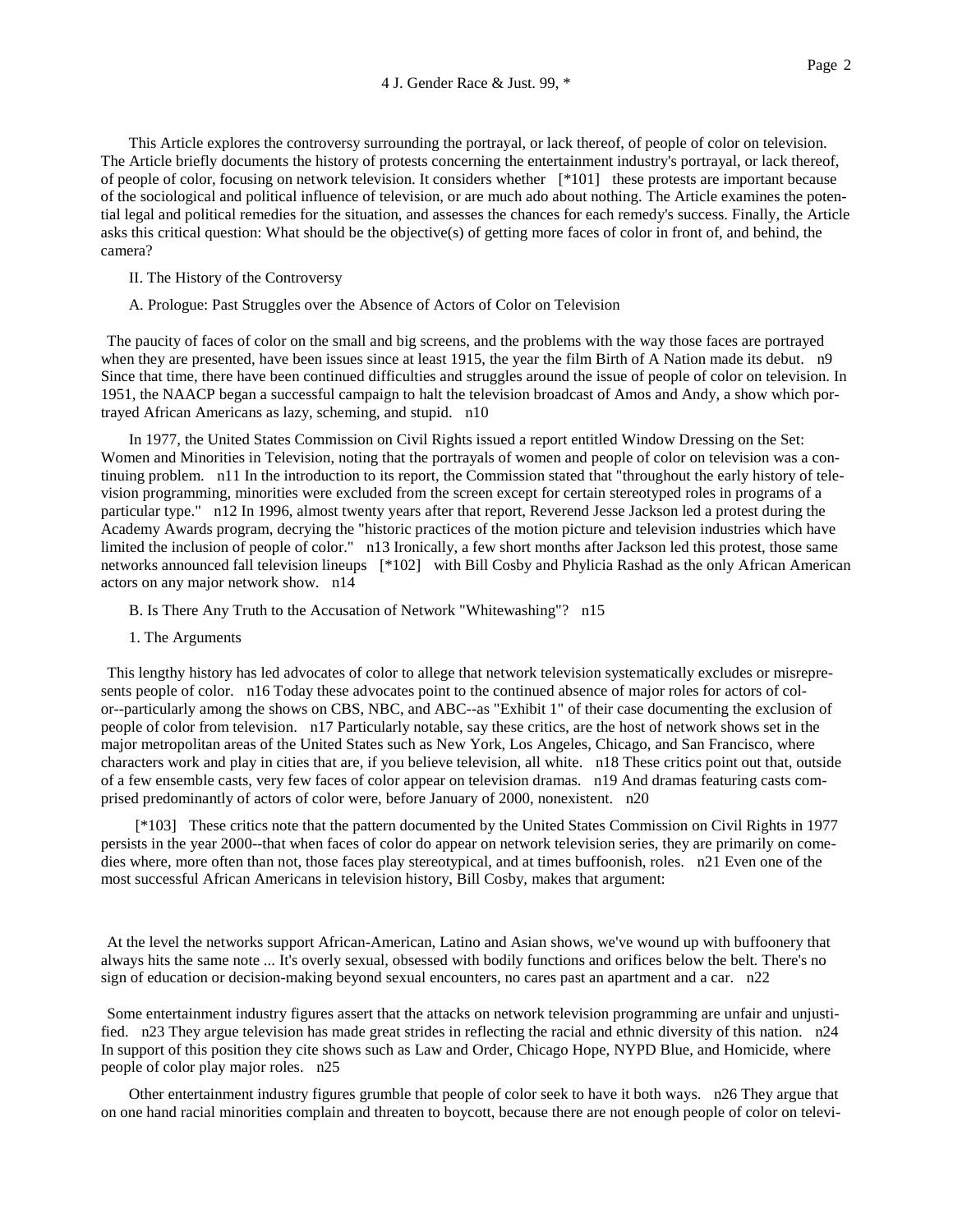sion. n27 On the other hand, those same groups complain and threaten to boycott any show featuring performers of color that does not fit a certain [\*104] mold. n28 These critics point to the short, loud and unlamented history of the show The Secret Diary of Desmond Pfeiffer as their first exhibit. n29

The protests that at times greet such shows were lamented by actor Damon Standifer:

Time and again, TV shows that feature black leads are targeted for protests by these black activists...

...

Every type of "black" show has been protested: If a show portrays wealthy black people, it's criticized for ignoring the plight of poor ones. If a show features poor black people (as in "South Central"), it's criticized for stereotyping black people as poor. The lack of interracial love stories is protested, but so, too, are interracial love stories (as in the recent controversies over "Ally McBeal" and "ER"). Black sitcoms are protested (as in "The Wayans Bros." ), and protests against the lack of black voice-actors in animation are followed by protests against black-voice actors (as in "The PJs" and the Jar Jar Binks character in "The Phantom Menace"). n30

Still other critics are beginning to suggest that people of color are overreacting to portrayals on entertainment shows, suggesting that groups representing the interests of people of color are the only ones not to "get it" that network television is only entertainment. n31 Executives in the television industry defend programs that portray minority ethnic groups in unfavorable ways as [\*105] progress in integrating faces of color into television casting. n32 People who defend television programs that find humor in sensitive racial issues, such as The PJs, say that these programs are harmless. n33 The defenders of these comedies ask, "are some black skins really that thin?" n34

# 2. The Statistics

The 1977 Commission report documented the underrepresentation of women and people of color in the television industry. n35 Statistics revealed that, out of a total of 5624 characters, 89.1% were Caucasian, with 10.9% characterized as nonwhite. n36 As of 1970, the population breakdown of the United States was estimated as 83% Caucasian and 17% nonwhite. n37

While the composition of the population has changed significantly in the intervening decades, the ratio of white actors to actors of color on television has not changed. In 1998, the United States Census Bureau estimated that African Americans comprised 12.7% of the populace; Latinos (designated "Hispanic origin" in Census data) comprised 11.2%; Asian and Pacific Islanders comprised 3.9%. n38 The Screen Actors Guild (SAG), using casting data for 1998 covering 43,686 roles on television, found a continued lack of people of color on television. n39 African Americans were best represented numerically, [\*106] obtaining 13.4% of all roles on television. n40 Asian American and Pacific Island actors garnered only 2.1% of all roles cast, while Latinos accounted for 3.5% of the acting roles for that year. n41 The SAG report was prescient regarding the controversy over the 1999-2000 network television schedules, noting that "every ethnic minority except Asian/Pacific Americans saw a slight decline in the number of roles they captured." n42

There are a number of factors that may contribute to the continuing dearth of television characters of color, and the often stereotypical image of those characters that do appear. For instance, there is a lack of people of color behind the camera, particularly among television writers, directors, and owners. n43 The United States Commission on Civil Rights examined the composition of the management workforce at eight television stations. n44 The statistics revealed that there were 101 Caucasian producers versus 22 producers of color. n45 Of the directors, 50 were Caucasians and 2 were nonwhites. n46 There were only 5 nonwhite writers, compared with 41 Caucasian writers. n47

In 1997, the figures for people or color working as producers, directors, and writers remained dismal. The Writers Guild of America reported that people of color were awarded approximately 4% of the writing jobs available in Hollywood that year. n48 The Director's Guild reported that employment of people of color had dropped to 4%. n49 In 1999, the NAACP conducted a survey of television writers, finding that out of 839 writers employed on prime time [\*107] network shows, only 55 were African American. n50 Moreover, 83% of these writers were employed on black-themed shows. n51

The numbers were even more dismal for Asian and Latino writers. The NAACP survey found only 11 Latino writers and 3 Asian American writers employed on prime time television series. n52 Julie Friedgen, President of the Lati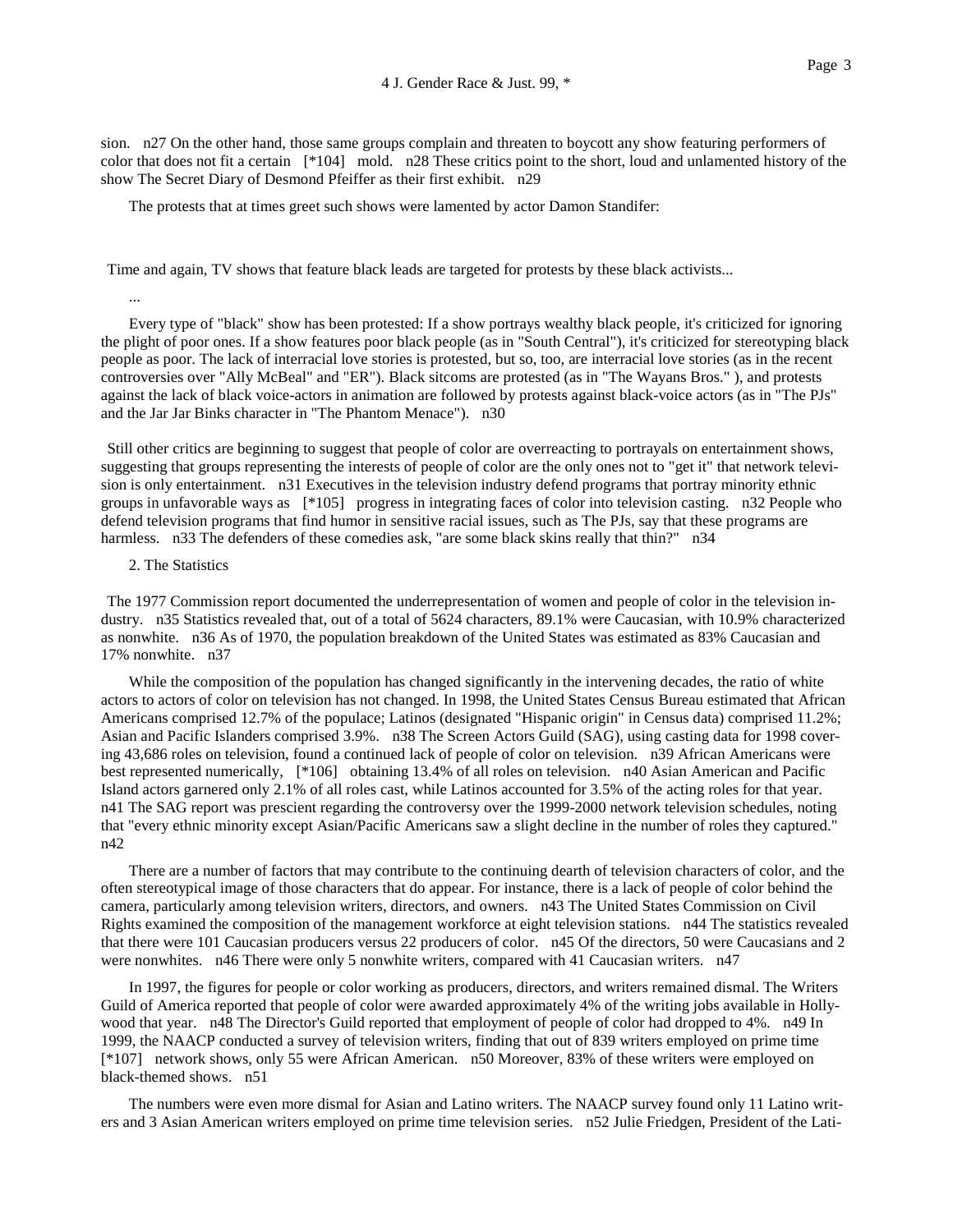no Writers Committee of the Writers Guild, explains: "Once these executives see a Latino name on a script, they just automatically assume that they can only write Latino." n53

The absence of color is even more pronounced in the executive suites of the companies that produce and broadcast television fare. Adonis Hoffman, Director of the Corporate Policy Institute, described the executive ranks of the entertainment industry this way: "Out of 1,000 top executives in the industry--including writers, directors, producers and agents--a handful are black. This virtually homogeneous group of white males exerts control over a more than \$ 20-billion industry that influences the culture, commerce and values of virtually every nation in the world." n54 This is not surprising, given that writing jobs have traditionally served as the track to becoming producers. n55

Another factor contributing to the problem is the lack of minority ownership of broadcasting licenses. In 1997, the United States Department of Commerce reported that while African Americans and Latinos comprised approximately 27% of the U.S. population, members of these groups owned only 2.7% of the nation's 1342 commercial television stations. n56 This underrepresentation led U.S. Senators John McCain and Conrad Burns to propose legislation allowing media companies to defer the capital gains tax on [\*108] the sale of a media company to an entity owned by people underrepresented in the entertainment industry. n57 The proposal is similar to an FCC tax credit program that was eliminated by Congress. n58 CBS has also taken up the challenge of increasing ownership of the media by people of color, announcing the creation of an equity investment fund that will invest exclusively in minority-owned media enterprises. n59

3. How the Power Behind the Camera Determines Which Faces Appear in Front of the Camera

The absence of faces of color behind the camera creates barriers for people of color who make their living in front of the camera. This is inevitable, given the nature of the creative and casting processes. Because people of color are not part of the creative process for most shows, writers tend not to create roles for actors of color. n60 This deficit is difficult to overcome during casting calls.

Following the initial uproar over the 1999 fall television schedule, a story was reported that illustrated the source of the casting problem. Reporters questioned Kevin Williamson, the creator of the new 1999 fall show Wasteland, about the absence of black people in his vision of New York City. He responded that New York looked that way on his show because that was "his experience of it." n61

Famed filmmaker Woody Allen exhibited an unrepentant attitude when asked how he could make so many movies about Manhattan without African American characters:

I write about what it is that I know. I don't set out to be an equal-opportunity writer. My goal in film is not to represent all strains of New York City... But the inattention to minorities has no other significance. It's something I never give a moment's thought to. n62

Leslie Moonves, President and Chief Executive of CBS television, inadvertently identified the attitudes that lead to the lack of diversity in [\*109] television casting. n63 In describing his efforts to improve the diversity of entertainment programs broadcast on CBS, he stated that whenever the people at CBS consider a potential show, "we discuss the options for adding minority characters to that show, if a role, by necessity can be color-blind." n64

Warren Littlefield, former Entertainment Division Chief of NBC, was more cognizant of the casting problem. He instituted a mandate that all shows produced for NBC include at least one person of color in the cast. n65 Littlefield described this mandate as "really a Band-Aid. What you have to do is go deeper in the process, when the shows are being conceptualized." n66 Such "Band-Aid" measures are necessary because the creators of television series do not think about including actors of color in new series. They must be reminded to consider whether a person of color might fit the role. n67

One clear cause of the continuing lack of television roles for actors of color is casting decisions. The problem begins very early in the process. "Breakdowns" are the entry point for most actors who are attempting to secure a role. n68 Breakdowns are, essentially, calls for actors based upon an initial reading of a script. n69 As described in one article, the breakdowns summarize the roles in a screenplay and describe the type of actor or actress desired for each part. n70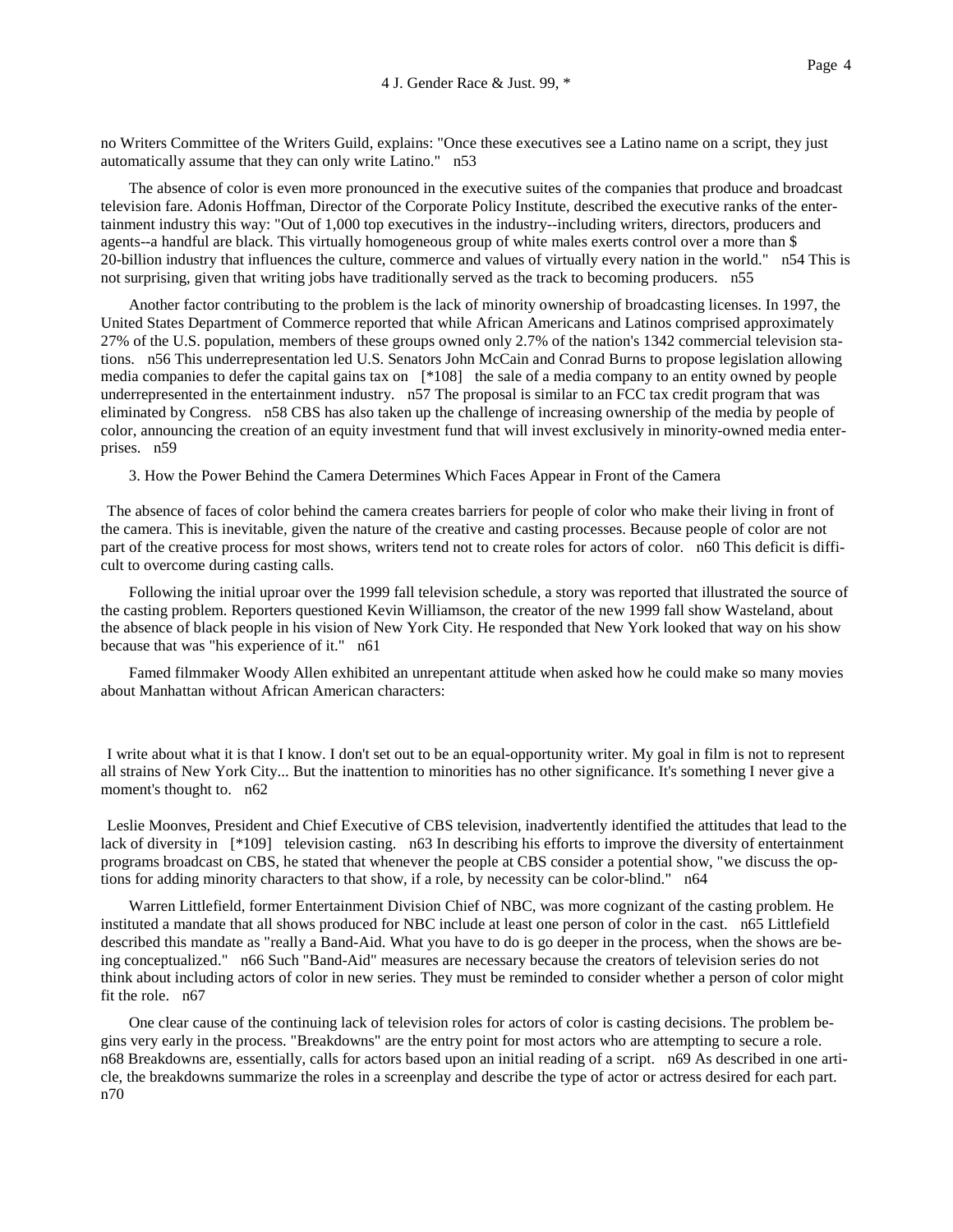In discussing the breakdowns, agents and casting directors agree that each character is assumed to be white unless there is a specific indication to the [\*110] contrary. n71 Of 160 listings for one day, 12 roles called for African American actors, 5 called for Latino actors, and 4 called for Asian actors. n72 While actors of color can and do try out for roles designated for Caucasians, the hurdles they must overcome to get those roles are overwhelming. "Latinos must over-prepare for auditions so they can make the casting director "forget' a character was written with a white actor in mind... Many casting directors feel committed to the race agreed upon by the writers and studio executives, almost all of whom are white." n73

Actors of color must force casting directors to forget television roles were not created "for them." Because the world experiences of writers and producers often exclude people of color, it is inevitable that the casting decisions for their shows reflect a monochromatic view of the world. If actors of color can break the barrier between "white" roles and roles for people of color, these actors could reshape society's view of America.

### 4. The Sociology of Television's "Neighborhoods"

Perhaps television shows are predominantly white because much of American society still envisions America that way. Certainly, some commentators suggest that television's lack of diversity is a reflection of American reality. Attorney James K. Autrey, in commenting on the television diversity controversy, argues that while Americans interact with people of different races in the work environment, they seldom interact on a social level. n74 He notes that most television comedies are based in the characters' homes, while most dramas are set in working environments. n75 From Autrey's vantage point, "television is accurately mimicking the segregated social nature of our country. Although we may work together in integrated environments, blacks and whites seldom spend leisure or social time together." n76

[\*111] Others argue that the American viewing audience should not expect to see shows where white professionals have friends and neighbors who are African American, Latino, Asian American, or Native American. Mary Mitchell, a Chicago Sun-Times journalist, expressed this view:

It is interesting, however, how much heat the networks are catching for simply projecting the segregated way many of us truly live... Most of us are friendly to people of different races on our jobs, but we go home to our whitewashed, or blackwashed, or brownwashed lives. While America is legally desegregated, it is not yet socially integrated ... So I can't see how programs about close friends in an urban city that exclude a black character in a leading role are flawed. Unless we are advocating that TV reflect life as it ought to be and not as it is, such shows looks [sic] pretty realistic to me. n77

#### 5. The Economics of Television's "Neighborhoods"

To paraphrase President Clinton's campaign mantra, perhaps the whiteness of television is due to "the economy, stupid." n78 Several commentators have asserted tha the color of the faces we see on any screen, and the way those faces are portrayed, are simply matters of economics. For these observers, the whiteness of television is a product of the law of supply and demand, and nothing more. n79 They argue that if the American public wants to see more faces of color on the small screen acting in serious dramas and high-minded comedies, people will watch City of Angels, Cosby, The Practice, and other shows that presently feature actors of color performing in a dignified manner. n80 Once the demand for these shows becomes manifest, critics argue, advertisers and network executives will request, and producers will produce, more of those shows. n81 According to this line of thinking, the African American audience, [\*112] which is allegedly starved for positive images, would allow more scatological fare to languish in the ratings. n82

One anonymous studio executive put the proposition bluntly: "Studio executives will lend half an ear to a social case, but the bottom line is that the corporate suits are running a business, and business is about potential profits ... Develop a business case and you will bring about change." n83 Television producer Steven Bochco articulated this economic analysis in discussing the diversity problem: "I don't think racism is an issue. I think economics is an issue ... When things that you try don't succeed, there's a reluctance to try them again. When they do succeed, you try them over and over again." n84

One flaw in this economic argument concerns the "one try and out" phenomenon that afflicts programs featuring actors of color. n85 If a show with a minority-oriented theme fails on network television, television executives and producers cite that experience as proof such shows can never succeed. n86 Consequently, the theme is not tried again for long periods of time, if ever. n87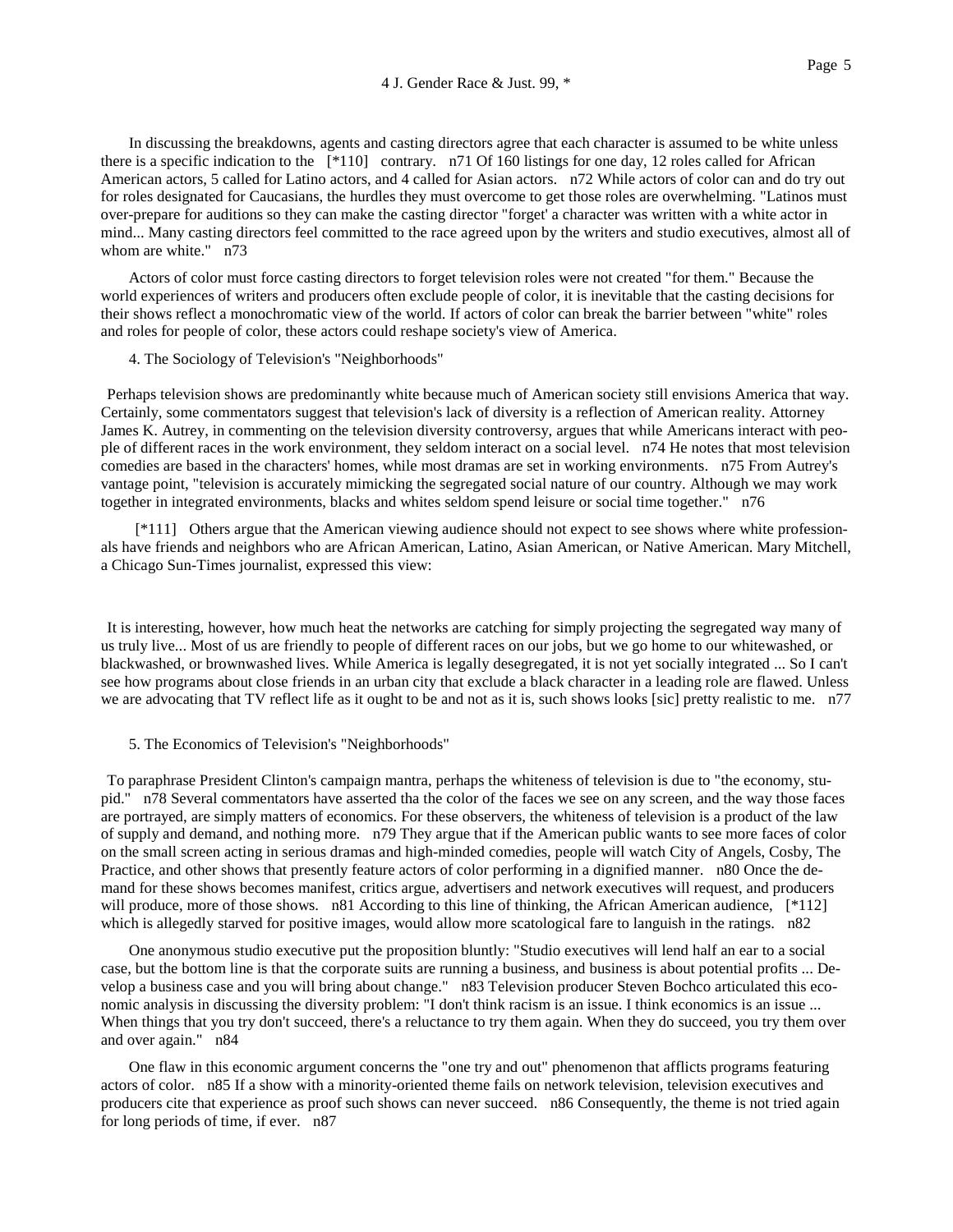One can see the "one try and out" phenomenon at work in discussion surrounding the ratings "struggle" of City of Angels. While it ranks second among African American viewers, City of Angels ranks eighty-sixth among [\*113] white viewers. n88 This translates into an overall ranking of seventy-fourth, a result defined as struggling, because a show on the three major networks is not successful unless it appeals to the "crossover audience." n89

One should note the "one try and out" tenor of the argument. Prior to the premiere of City of Angels, there was speculation that if the show did not attract a "mainstream" audience, future attempts to create minority-centered dramas would be met with resistence from network executives. n90 Indeed, there is speculation that CBS' recent decision not to broadcast American Family, a drama about a Latino family, is directly related to the ratings struggle of City of Angels. n91

Contrast these experiences with the case of the show Grapevine, which first aired in 1992. n92 This show starred white characters and featured "the sexual shenanigans of 20-somethings on South Beach." n93 In its initial outing, Grapevine was canceled after six episodes. n94 In the spring of 2000, the show was brought back despite that failure, on the theory it was "ahead of its time." n95 Shows featuring actors of color, or with strong minority group themes, are never given the benefit of speculation that they were "ahead of the curve." Shows that feature people of color do not receive multiple chances if the show fails the first time. If more people of color had power in television, perhaps quality shows featuring them would receive the same opportunities to succeed.

[\*114]

III. The Lack of Faces of Color on Television and in Television: Does It Really Matter?

The statistical underrepresentation of people of color in front of and behind the camera is indisputable. The question protestors of all colors must answer at this point is, "So what?" Given that people of color are underrepresented, and at times misrepresented, on television comedies and dramas, why should we care? Do the dramas and comedies we see on television really make any difference in issues of social justice? Can the paucity of color in the entertainment lineups of network television be linked, in any persuasive way, to the problems of racial harmony we face today? Is it plausible that California voters' willingness to pass Proposition 187 was, in part, attributable to the way Spanish-speaking people are portrayed on the small screen? n96 Can we plausibly link the widespread societal acceptance of racial profiling to the constant portrayal of black males as hustlers, drug dealers, and criminals?

The United States Commission on Civil Rights began to explore these questions with its 1977 report, n97 acknowledging that "relatively little is known about the ways in which the stereotyped images of men and women and of whites and nonwhites affect viewers' beliefs, attitudes, and behavior." n98 The Commission did note one study that concluded white children who had little or no contact with African Americans were most likely to believe that portrayals of black people on television were realistic. n99 The Commission revisited the question of the impact of racial stereotypes in television in 1979, when it published Window Dressing on the Set: An Update. n100 In a section entitled "The Effect of the Portrayal of Minorities and Women on Children," the Commission [\*115] discussed children's perceptions of people of color on television. n101 The Commission noted a study which found that children's perceptions of the appropriateness of certain occupations for minorities may be influenced by television, and that the portrayal of people of color in comic roles may have a deleterious effect on children's attitudes. n102

More recently, the federal government again manifested its belief that television shows are a major influence on people's behavior. In 1997, Congress approved a one-billion-dollar anti-drug advertising campaign. n103 Under this campaign, the networks had to agree to sell advertising time to the government at half price, essentially granting the government advertising time worth two billion dollars. n104 The White House Office of National Drug Policy subsequently created a program whereby the government gave up some of the advertising time it had purchased in exchange for getting anti-drug messages included in specific shows. n105

While the federal government has used the power of television in an attempt to alter behavior, other observers are not convinced that television affects people in such a way. Author Paul Monaco questions the proposition that television images influence how people behave:

The claims about media effects are based upon a specious model of human intelligence, reasoning, and development. In essence, claims about media effects have to endorse assumptions about learning that are tenuous and fallacious. After all, even when people are consciously trying to learn material the rate of their retention is strikingly low: measured at 10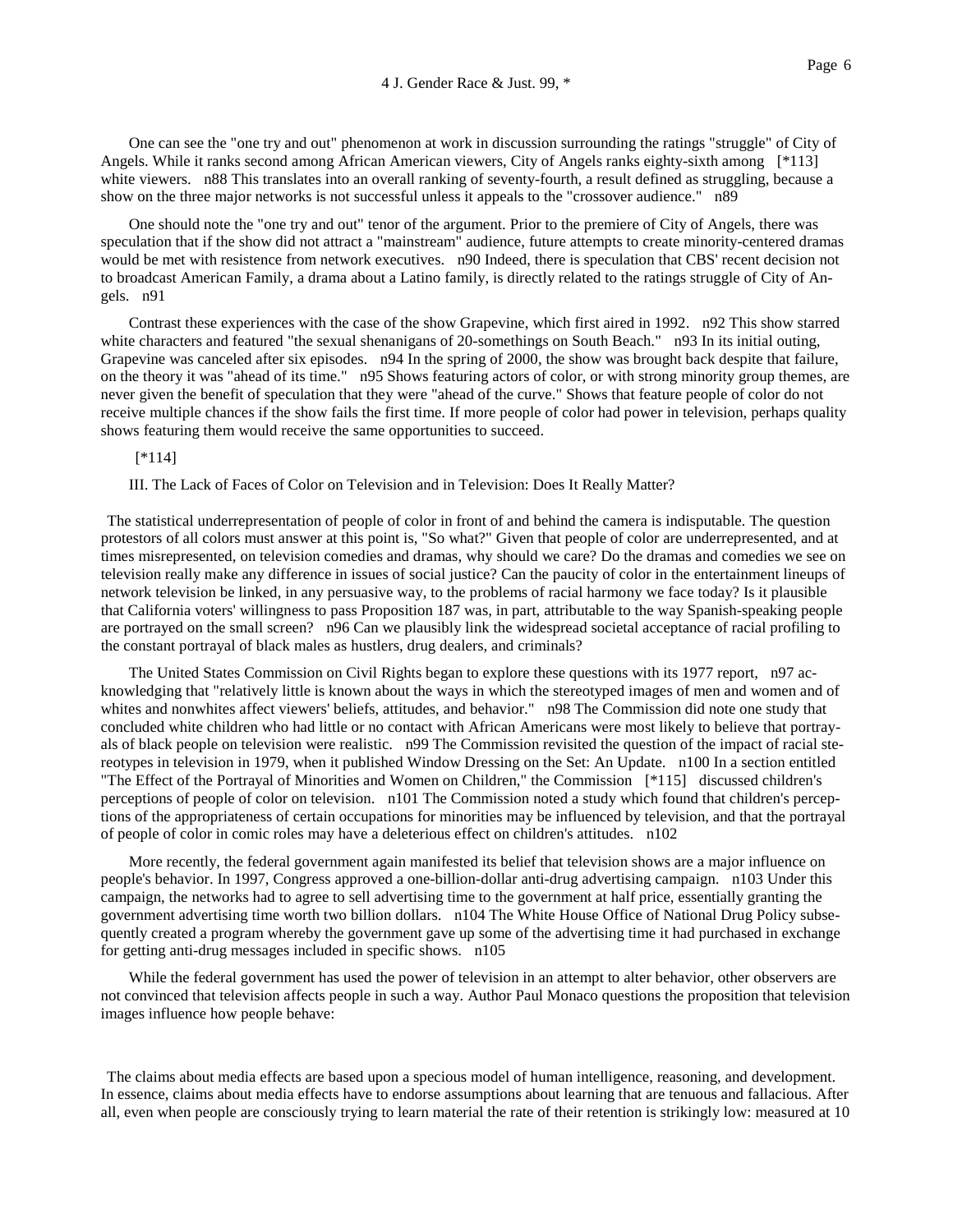percent for what normal subjects read, 20 percent for what is heard, and barely 30 percent for what is seen. The notion that humans are slavishly imitating behaviors that they see in the movies or on television is laughable, except that it is taken so seriously. n106

 [\*116] Monaco questions the assumptions, techniques, and conclusions of social science researchers who have concluded that television has a profound influence on behavior and beliefs. n107

Despite Mr. Monaco's skepticism, many social scientists agree with the government that television exerts a substantial influence on our society. n108 Because the prevailing view is that a large amount of power to shape society resides in the hands of television executives, directors, and writers, it is imperative that remedies are found to remake the composition of television shows and the executive suites that produce them. Organizations that represent people of color have an obligation to seek out possible remedies in order to reshape society's perception of them.

IV. Is There an Effective Remedy Available?

If we accept that television programs shape racial attitudes, the question facing advocacy organizations for people of color is whether they have effective tools available to ensure that television's neighborhoods, whether they appear in comedies or dramas, are never again whitewashed. There are at least five potential tools that might fit that job description. Four of those tools are legal, while the fifth is political.

Legally, advocates of color can resort to the Communications Act of 1934, which authorizes the licensing of television broadcasters. n109 Pursuant to the Act, two tools may provide specific relief. The first tool was created by the Federal Communications Commission (FCC), the agency charged with enforcing the mandates of the Communications Act. n110 The FCC requires that licensees pursue diversity in their hiring practices, distributing new licenses with an eye toward increasing diversity of ownership. n111 These mandates directly address [\*117] the absence of diversity in the executive suites and production studios of television broadcasters. n112

The second tool would directly attack licenses held by broadcasters. Organizations of color would focus on network programming, arguing that such programming, to the extent it does not fairly represent the diversity of American society, is contrary to the public interest. Thus, people of color would have an avenue by which gain footing in the television industry.

Another pair of tools is available under Title VII of the Civil Rights Act of 1964 (Title VII). n113 The avenues of attack would be straightforward: persons of color in the television industry could bring a claim of disparate impact, using as support the statistics that document the racial disparities in hiring that exist in the industry. n114 In addition, some persons of color may have situations that lend themselves to a disparate treatment claim. This approach may be especially appropriate for redressing the problems of breakdowns. n115

Finally, advocates of color have a nonlegal tool--public pressureBwielded primarily by the threat of boycotts. This remedy has three advantages. First, it is not tied to any legal argument. Second, it can be directed toward problems in front of and behind the camera. Third, it can more easily be used to improve the quality of programming that does feature performers of color. Therefore, advocates of color may flex their political strength through boycotts while pursuing legal options to increase diversity in television programming.

- A. Communications Act of 1934 n116
- 1. Enhancing Diversity Behind the Camera

Perhaps the most promising and least problematic remedy for correcting the whiteness of television is to address the lack of faces of color behind the camera. Indeed, the Supreme Court concluded in Metro Broadcasting, Inc. v. FCC11 n117 that the FCC is empowered to correct that situation. n118 In Metro [\*118] Broadcasting, two FCC policies were under attack. n119 The first policy awarded an enhancement for minority ownership in comparative proceedings for new broadcasting licenses. n120 The second policy declared that a class of minority-owned radio and television broadcast stations could only be transferred to other minority-controlled firms. n121 The FCC defended these policies by arguing that there is a legitimate nexus between race and expression. n122 Based upon that conclusion, the FCC argued the licensing scheme was consistent with its duty "to achieve the public interest in programming content without direct content regulation." n123

In a 5-4 decision, the Supreme Court upheld the FCC's right to enforce both policies. n124 The majority opinion concluded that the FCC's policies advanced important First Amendment interests. n125 "The interest in enhancing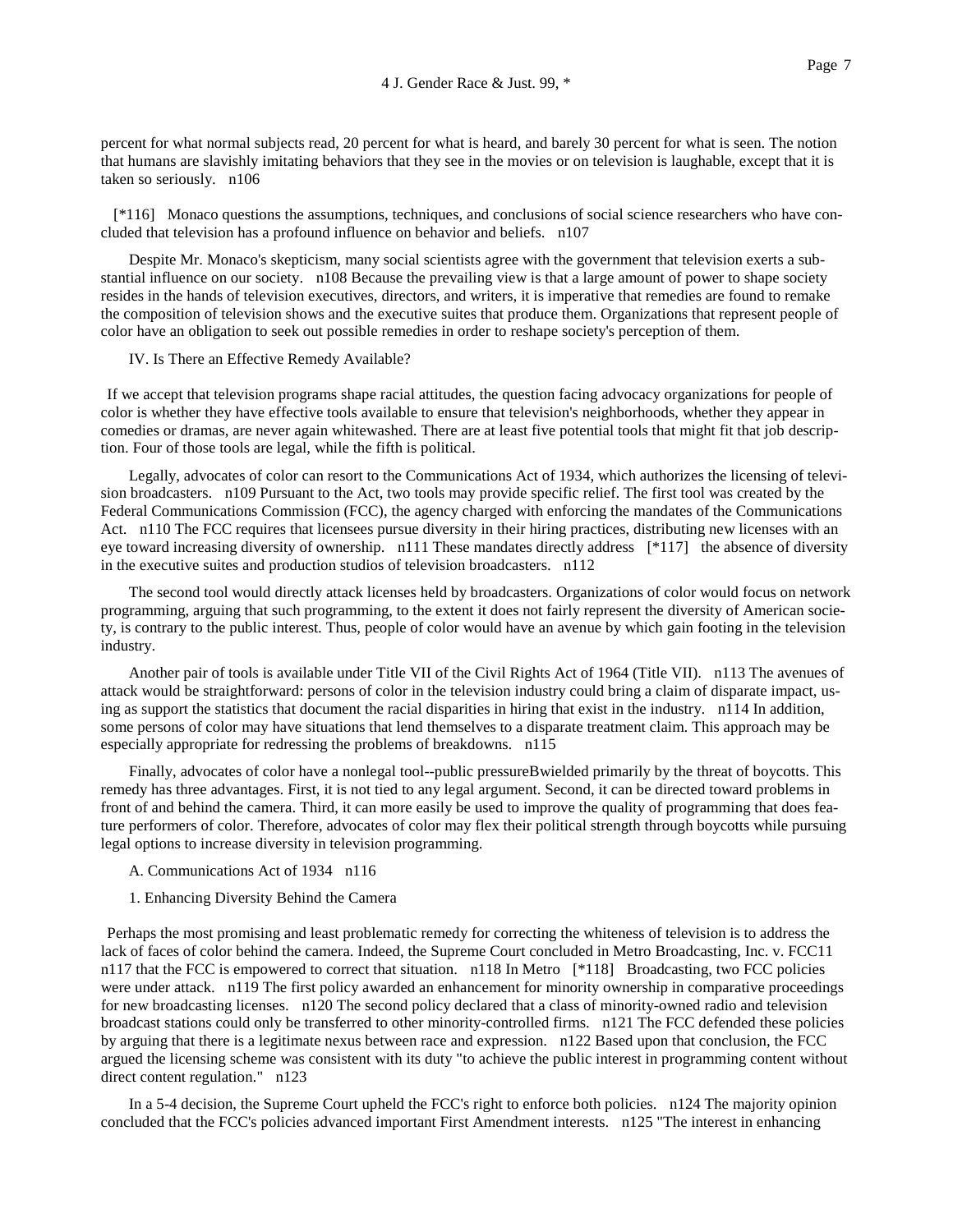broadcast diversity is, at the very least, an important governmental objective ... The diversity of views and information on the airwaves serves important First Amendment values... The benefits redound to all members of the viewing and listening audience." n126

The Metro Broadcasting opinion is encouraging, because the majority's reasoning agrees with a criticism leveled by people of color within the entertainment industry. n127 They argue that the racial composition of the power structure behind the camera is a major cause of problems in front of the camera. For example, Paris Barclay, an African American director and co-producer of the new, predominantly African American television drama City of Angels, notes that "most of the people who develop and oversee network television shows are white males who live in Malibu, Brentwood or Bel Air. They don't [\*119] know a lot of black people, and they're not interested in really writing those kinds of characters." n128

Kevin Williamson, whose "experience of New York City" is devoid of people of color, agrees with Barclay. n129 When questioned about the absence of diversity on his and other shows slated for the 1999 season, n130 Williamson stated, "If we're not seeing enough diversity on television, I would encourage us to get some more diverse storytellers so that they can create these stories." n131 If people of color filled more positions both in front of and behind the camera, perhaps the power structure in Hollywood would change.

The supposition that broadening the color spectrum of the people working behind the camera will increase the number of faces of color appearing on the small screen is supported by the experience of gays on television. Just three years ago, Ellen DeGeneres acknowledged that she was a lesbian and was able to incorporate that dynamic into her show, generating tremendous publicity. n132 Now, news stories comment on the expanding number of shows on television featuring gay characters. n133 The result of the growing presence of gay people in positions of power at the networks and production studios is the increasing casting of gays in prominent roles on television shows. n134 As the Media Director of the Gay & Lesbian Alliance Against Defamation put it, "People in [\*120] the industry are realizing: As a gay person in a position to put a character on the air, if I don't do it, no one will." n135

The facts support the FCC's conclusion that improving diversity behind the camera will enhance the diversity of the performers appearing in front of the camera. n136 Unfortunately, the current drive against affirmative action in politics and the courts does not bode well for the continued vitality of Metro Broadcasting. n137 In a case fraught with ominous implications for any attempt to enhance diversity thorough the FCC's regulatory power, one federal circuit court has held that Metro Broadcasting is no longer good law. Leading up to the D.C. Circuit's decision in Lutheran Church-Missouri Synod v. FCC, n138 the FCC had ruled that the church violated the Commission's equal employment opportunity regulations because it used religious hiring preferences and because its recruitment of minority employees was inadequate. n139 The FCC regulations forbid discrimination by licensees "because of race, color, religion, national origin or sex," n140 and required licensees to adopt affirmative action plans targeted to attract people of color and women. n141 The church argued the affirmative action component of the regulations was a violation of the Equal Protection Clause of the Fifth Amendment. n142 The FCC concluded that its regulations were valid as against the constitutional challenge, because they [\*121] were necessary to achieve its objective of fostering diverse programming content. n143

The D.C. Circuit agreed with the church. n144 Because the Commission did not define precisely how the regulations would promote broadcast diversity, the court did not hesitate to supply its own definition of the Commission's objective. The court stated, "The more appropriate articulation would seem the more particular: the fostering of programming that reflects minority viewpoints or appeals to minority tastes." n145 Having defined the FCC's diversity objective, the court held that this objective could not satisfy the strict scrutiny standard of review:

We do not think diversity can be elevated to the "compelling" level, particularly when the Court has given every indication of wanting to cut back Metro Broadcasting... We doubt, however, that the Constitution permits the government to take account of racially based differences, much less encourage them. One might well think such an approach antithetical to our democracy. n146

The FCC has, however, continued to fight for diversity behind the camera. Responding to the Lutheran Church-Missouri Synod ruling, the FCC promulgated new rules reiterating its insistence that licensees must aggressively pursue diversity. n147 Acknowledging the difficulties presented by the ruling, the new FCC regulations do not mandate affirmative action. n148 They do, however, require licensees to provide equal employment opportunities, and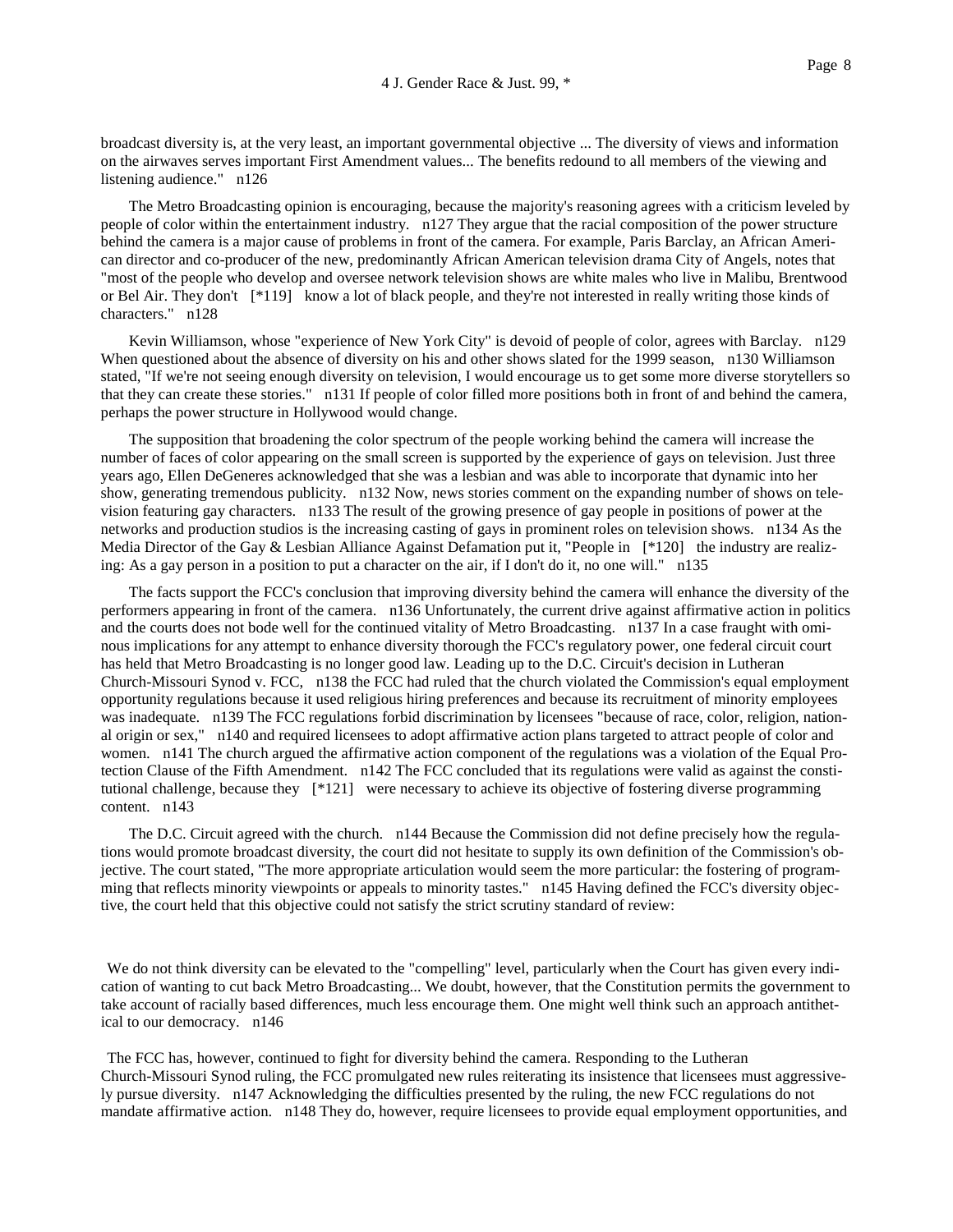mandate outreach programs and management training to enhance compliance with the equal opportunity in employment mandate. n149 The regulations provide for FCC review of each licensee's employment practices, and require licensees to keep extensive records documenting its recruitment and outreach practices, or a statistical record of the ethnicity and gender of applicants for each full-time job [\*122] vacancy filled by the licensee. n150 The regulations allow the public to file complaints with the FCC based upon a licensee's failure to comply and to base opposition to the renewal of a license on such failure. n151

2. Enhancing Diversity in Front of the Camera

In articulating the NAACP response to the lack of faces of color in the fall 1999 television lineup, NAACP President Kweisi Mfume stated that he and other leaders of the NAACP were considering filing a claim against one or more of the networks under the Communications Act of 1934. n152 The legal basis for the proposed challenge was that broadcasting licenses are held under a public trust. n153 Mfume reasoned that the public trust is violated when television does not fairly represent people of color, either numerically or thematically. n154

In theory, this proposed legal attack on network television licenses looks promising. Each network owns several television stations. n155 Those broadcasting licenses are incredibly valuable, because there is a limited number of over-the-air channels available to broadcast television images. n156 The licenses are granted by the FCC and held by television stations and networks, pursuant to the Communications Act. n157 The Act declares that the FCC's [\*123] licensing power is to be exercised to safeguard the "public convenience, interest, or necessity." n158

Mfume's argument fits comfortably within this statutory language. One can argue persuasively that television programming portraying multicultural cities as exclusive bastions of young white professionals does not fairly represent how the races regularly interact with each other, or fairly represent life in the United States today. Even if television's writers, directors, and producers have visions of an all-white world, their failure to address issues such as diversity, race relations, and racism is problematic. To borrow from the language of the Communications Act, the networks' failure to fairly portray people of color does not serve the public interest. n159 Hence, their television station licenses should be revoked or suspended.

This argument was effectively articulated by Guy Aoki, President of the Media Action Network for Asian Americans:

Television should reflect not only the diversity of people in everyday life, but the diversity of the jobs and positions they hold as well. When they [television executives] realize the different story-line possibilities this opens up, they'll understand that including people of color in their casts is not a creative imposition--it's a creative opportunity. n160

Based upon the public interest language of the Communications Act, the FCC for many years enforced the fairness doctrine, n161 which held that broadcasters were required to meet minimum standards of "fairness" in order to retain their licenses. n162 Among its standards was an obligation that broadcast stations provide fair coverage of differing views. n163 This doctrine would, of [\*124] course, lend strength to the attack on the exclusion and misrepresentation of people of color in television.

The fairness doctrine was repealed by the FCC in 1987 in its Syracuse Peace Council decision, n164 when the agency concluded that "the fairness doctrine contravenes the First Amendment and thereby disserves the public interest." n165 Despite the FCC's abandonment of the fairness doctrine, one could, as Kweisi Mfume suggested, mount an attack by filing complaints with the FCC seeking to revoke the networks' station licenses. These complaints would state that the networks' failure to fairly present and portray people of color is not in the public interest. However, the FCC's repeal of the fairness doctrine poses a virtually impregnable barrier to that attack.

A case recently decided by the Eighth Circuit illustrates the difficulty of successfully making this argument. In Arkansas AFL-CIO v. FCC, n166 a coalition of groups filed a complaint with the FCC alleging that a television station violated the fairness doctrine in its coverage of a ballot issue in Arkansas. n167 The FCC dismissed the complaint, reaffirming its decision to repeal the fairness doctrine. n168 The Eighth Circuit upheld the FCC decision, n169 explicitly holding that any attempt to argue the fairness doctrine in court must fail because of the agency's determination that the fairness doctrine is no longer required: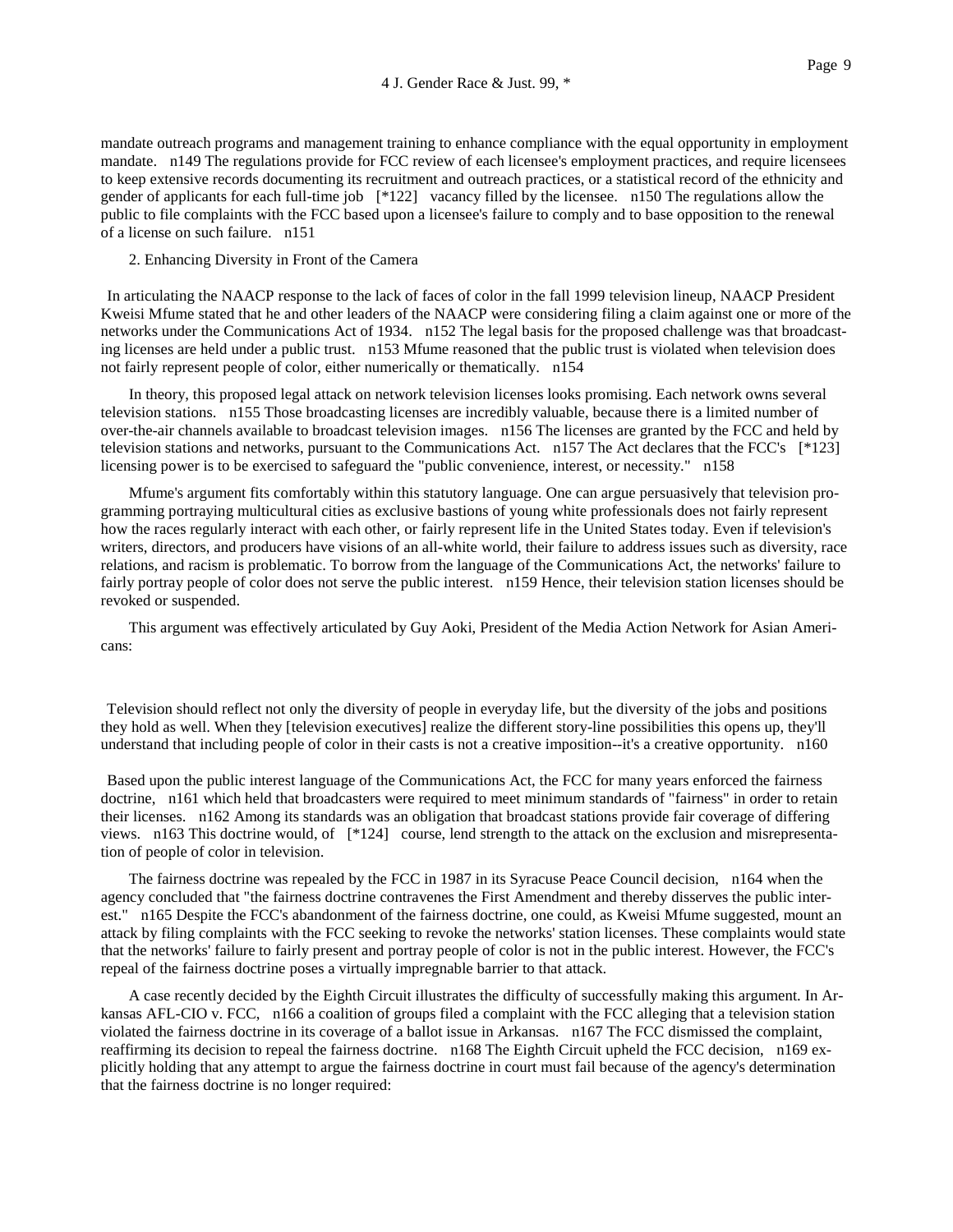Under the 1934 Communications Act, the FCC is charged with interpreting the statutory mandate that stations operate in the public interest. For years, the FCC interpreted "operate in the public interest" as requiring the fairness doctrine. However, it is within the FCC's discretion to alter its interpretation of "operate in the public interest" in light of changed circumstances...

... In Syracuse Peace Council, the D.C. Circuit credited the FCC's testimony that the dramatic increase in media outlets since 1959 eliminated the need for the fairness doctrine. In addition, the FCC presented testimony that the fairness doctrine actually chilled speech. [\*125] We think this kind of judgment about the way the world of broadcasting works is precisely the type of determination that the FCC is better equipped to make than are the courts... Therefore, while Syracuse Peace Council does not bind this court, we agree with that well-reasoned decision. n170

An additional barrier to using the public interest language of the Communications Act is the principle that federal courts should defer to the FCC's expertise, since it is the administrative agency charged with enforcing the Act. n171 Even before the repeal of the fairness doctrine, one federal court held that because there are "difficult problems with how and when [the fairness doctrine] should be applied[,] ... there is particular reason to defer to the agency established to exercise supervision." n172 Given the FCC's rejection of the fairness doctrine, the presence of potential First Amendment issues, and the federal courts' willingness to defer to the FCC, it is improbable filing challenges to network broadcasting licenses will be successful.

B. Title VII n173

...

Title VII of the Civil Rights Act of 1964 prohibits discrimination in employment based on race, color, religion, sex, or national origin. n174 The lack of diversity both behind and in front of the camera may be addressed through the provisions of Title VII. The purpose of this section is to briefly explore some of the possible applications of Title VII to the problem of television diversity, as well as the limitations of this approach.

Title VII prohibits both intentional and unintentional discrimination. n175 Intentional discrimination under Title VII can be proven with either direct or indirect evidence. n176 The method for proving cases of intentional discrimination where direct evidence is present is fairly straightforward. However, the [\*126] incidence of this kind of case has decreased over time and most cases are now brought under Title VII using circumstantial evidence. n177

In McDonnell-Douglas Corp. v. Green, n178 the Supreme Court developed a burden-shifting analysis to deal with the complexities of circumstantial evidence. The basic outline of the burden-shifting framework is a three-step analysis. First, the plaintiff is required to make a prima facie showing of discrimination. n179 Once the plaintiff has done so, the burden of production shifts to the defendant to articulate a legitimate nondiscriminatory reason for the action. n180 The plaintiff is then free to argue that the reason articulated by the defendant was pretext. n181

To make a prima facie showing under Title VII of race-based discrimination in hiring, the plaintiff must prove the following: that the plaintiff is a member of a racial minority; that the plaintiff applied for the job and was qualified for the job for which the employer was seeking to hire an employee; that despite the plaintiff's qualifications, the employer did not hire the plaintiff; and, after the rejection, the employer continued to seek applicants with the plaintiff's qualifications. n182

In addition to finding liability where the defendant was involved in intentional discrimination, Title VII has been expanded to provide liability when the discrimination is not intentional, but where some activity has a disproportionate impact on members of a protected class. n183 This is known as a disparate impact claim, and the standard method of proving such a case is through the use of statistics demonstrating that the employer's practices had a disproportionate impact on a protected class. n184

#### [\*127]

### 1. Enhancing Diversity Behind the Camera

As previously discussed, the statistics documenting underrepresentation of people of color in the ranks of writers, directors, producers, and executives are very strong. n185 This kind of statistical evidence could be used to support a prima facie showing of discrimination under the disparate treatment branch of employment discrimination law. n186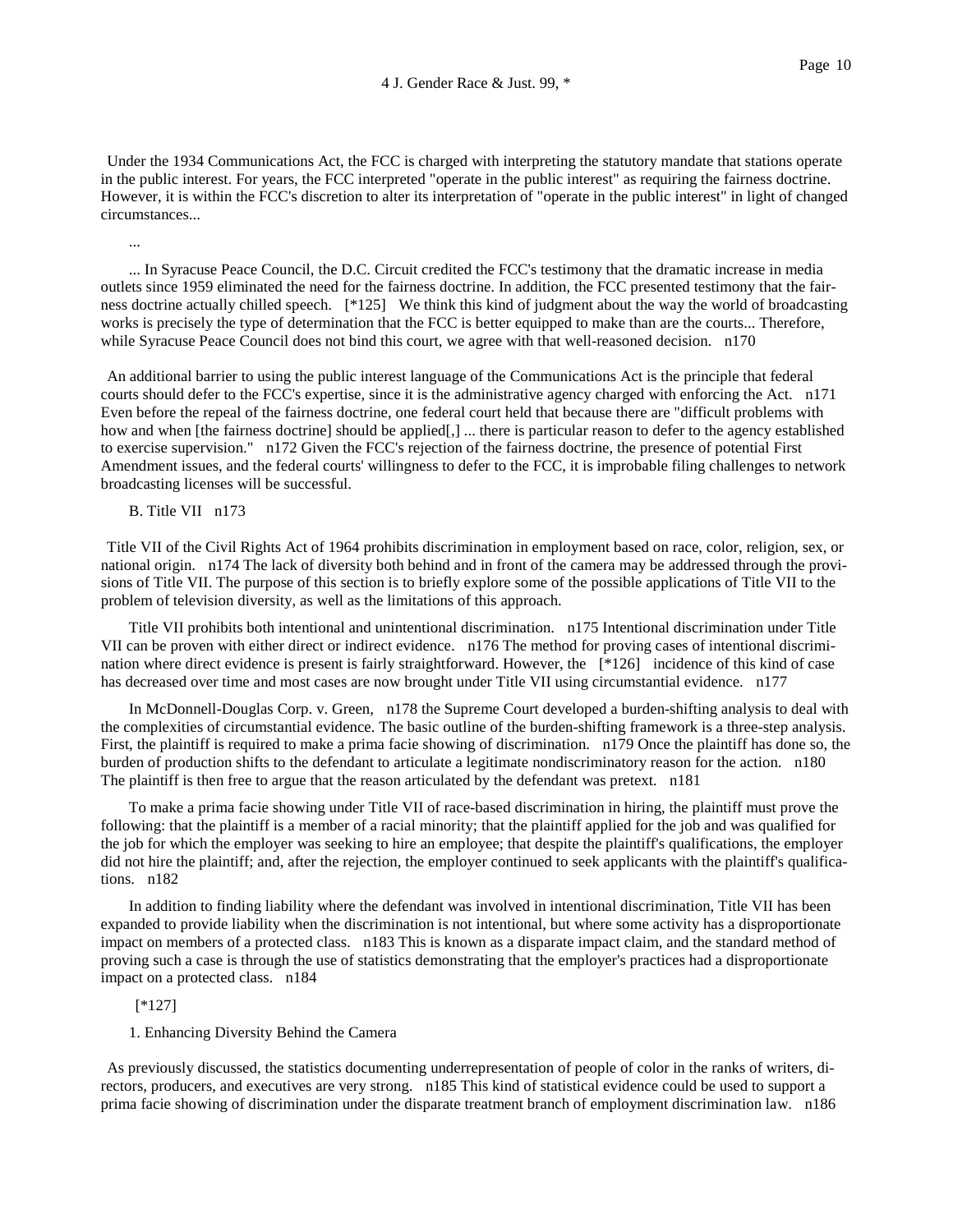In International Brotherhood of Teamsters v. United States, n187 the Supreme Court stated that statistics can prove strong enough to support a prima facie showing of discrimination:

Our cases make it unmistakably clear that "statistical analyses have served and will continue to serve an important role" in cases in which the existence of discrimination is a disputed issue... We have repeatedly approved the use of statistical proof, where it reached proportions comparable to those in this case, to establish a prima facie case of racial discrimination in jury selection cases ... Statistics are equally competent in proving employment discrimination. n188

Similarly, the statistics documenting the racial disparity in the television industry may be strong enough to prove prima facie case. However, once a prima facie case is made, the burden shifts to the employer to articulate a legitimate, nondiscriminatory business reason for the disparity. n189 Even if the employer is not successful in doing so, they may still escape liability based on the "business necessity" defense. n190

2. Enhancing Diversity in Front of the Camera by Attacking Racial Disparities in Casting

By and large, the courts and the Equal Employment Opportunity Commission (EEOC) have not directly addressed the legal questions raised by [\*128] racial disparities in casting. n191 However, on its face, Title VII seems to provide an available remedy for actors of color who are unfairly excluded from television roles. n192 Plaintiffs could potentially rely on either the disparate treatment or disparate impact theories of discrimination under Title VII. Given the nature of casting calls, n193 the easiest approach may be the disparate treatment route. The major problem with this approach is not the prima facie case, which should be fairly easy to establish, but the possibility that the employer could argue a bona fide occupational qualification (BFOQ). n194

The BFOQ defense to disparate treatment is narrow, and notably does not include an exception for race. n195 Despite the fact that there is no such exception, there is controversy in the entertainment community over race-specific casting. n196 In addition, there is evidence that the legislature and the EEOC might support a race-based BFOQ in limited situations, including acting. n197 This kind of argument would raise some serious questions about the nature of the entertainment industry, raising complicated questions about the rights of writers, producers, and directors to express themselves, and the rights of actors to find employment. Currently, however, no such defense exists.

In addition to the possible disparate treatment claims actor-plaintiffs may bring, actor-plaintiffs could rely upon the statistical disparities in the entertainment industry to show that the hiring practices of the television industry have a disparate impact on actors of color. n198 The employer could, [\*129] however, respond by stating that casting a certain race in a certain role is a business necessity and thus escape liability. n199 The business necessity defense raises some of the same issues present in the BFOQ defense. The business necessity defense has the added benefit for plaintiffs of not being a complete defense to liability. However, it has the additional burden of being legitimately influenced by customer preferences. n200

Part of the reason there are no clear answers on this issue is that no cases squarely address the topic. Writers who have examined the issue of racial casting have advanced two plausible explanations for the absence of legal challenges to the disparities that have been documented. One argument is that people who are excluded from television and other entertainment industry jobs do not bring discrimination claims because they believe television, movies, and the arts in general are immune from discrimination law. n201 A second view asserts that affected artists view casting decisions as matters of artistic freedom that are protected by the First Amendment and therefore immune to legal scrutiny for discrimination. n202

# C. Of Boycotts and "Brownouts"

In response to the lack of characters of color in fall television lineups, several organizations of color called for boycotts or "brownouts." n203 [\*130] Historically, the boycott has occasionally been an effective weapon against racism, discrimination and social injustice. n204 The D.W. Griffith movie, Birth of A Nation, glorifies the Ku Klux Klan and demonizes African Americans. n205 In 1915, when its racist content became known, W.E.B. DuBois and the fledgling NAACP mounted protests, calling for boycotts and censorship of the film across the United States. n206 Those efforts enjoyed immediate success in Pasadena, California and Wilmington, Delaware, where showing of the film was blocked. n207 In Chicago, the board of censors temporarily banned the film. n208 In New York, the NAACP successfully lobbied the censorship board into ordering the removal of some scenes. n209 Later, when the film was reissued with a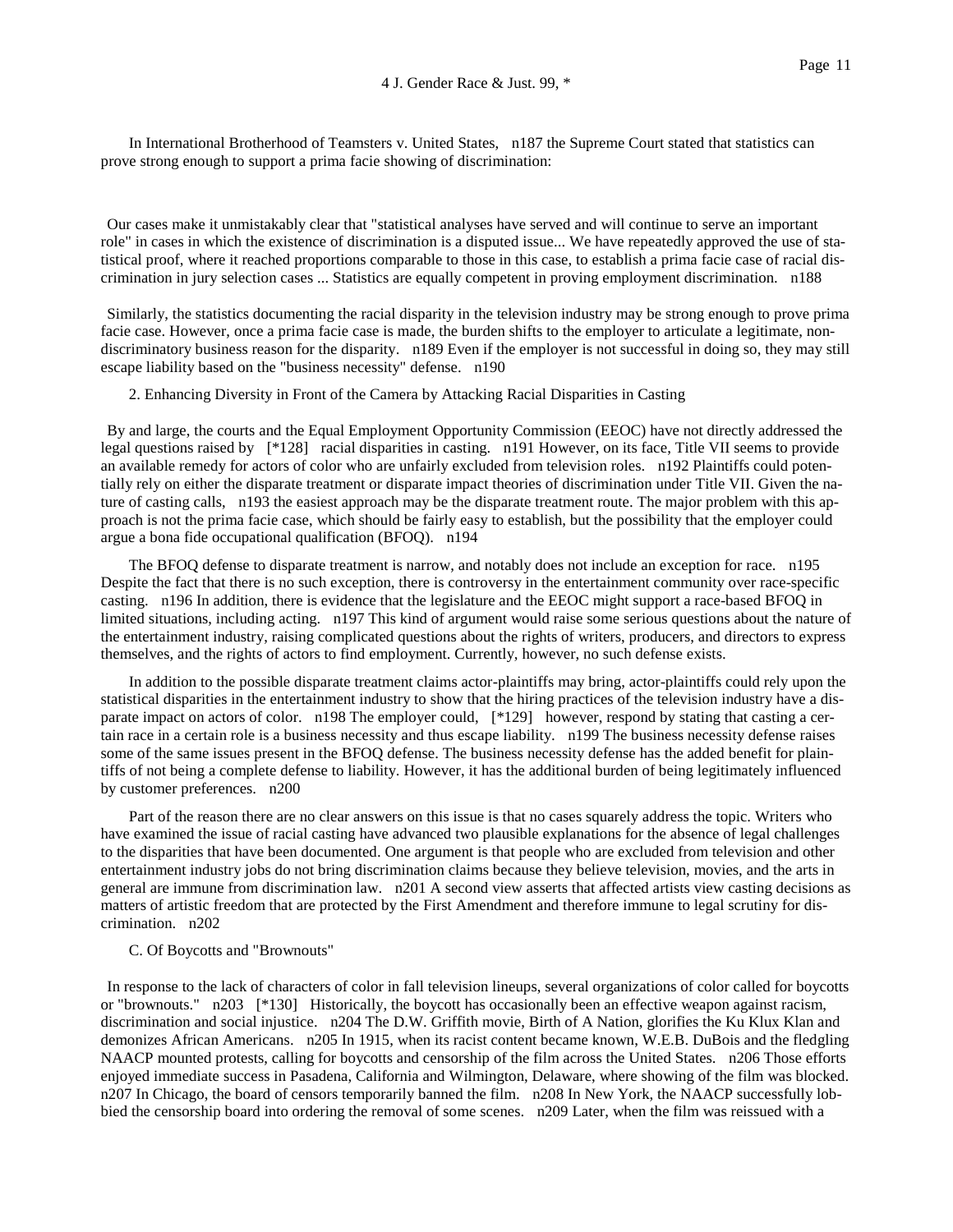soundtrack, the NAACP convinced the governor of Massachusetts to ban its showing. n210 During the 1960s, boycotts were effectively used in combating segregation in the South. n211 In the 1970s and 1980s, Cesar Chavez and the United Farmworkers Union used boycotts to educate the public about the deplorable working conditions for farm workers, and to promote the workers' right to organize. n212 This movement initially succeeded in California, which in [\*131] 1975 enacted the Agricultural Labor Relations Act. n213 That victory was later duplicated in Arizona, Idaho and Kansas. n214

More recently, consumer boycotts by people of color helped convince the Disney Company to first apologize, and then settle litigation involving a promotion by one of its radio stations giving away "Black Hoes," a double entendre intended to evoke images of Black whores. n215 Similarly, in 1999, two African American radio show hosts organized a successful boycott and write-in campaign against CompUSA, which allegedly refused to advertise on radio stations owned by or aimed at African Americans. n216

#### D. The Protests and Brownouts over the Fall 1999 Lineup

In this era of media mega-corporations and rampant consumerism, will boycotts and brownouts influence the major networks to diversify? It is questionable whether a well-organized boycott would have a significant impact on these multinational corporations. n217 Another question is whether people who want networks to change their programming would heed a call to turn off their televisions.

After the controversy over the fall 1999 lineup erupted, a coalition of groups representing people of color called for a "brownout" during the week of September 12. n218 When the brownout was announced, Texas state [\*132] representative Ciro Rodriguez expressed fear it would be ineffective. n219 One student at Howard University, a historically black institution, was skeptical of the impact the brownout would have: "I don't think the boycott will make that big a difference, as long as there are enough white people watching." n220 Another student, while expressing optimism that the boycott would be successful in bringing attention to the issue, stated he would not actively participate in the boycott. n221

It appears Representative Rodriguez's fears were well founded. The call for a brownout was widely reported in the press n222 and publicized on the Internet. n223 The press reported that the campaign provoked little concern among industry executives, n224 and Nielsen Media Research reported no significant decline in ratings during the targeted week. n225

In terms of lending credibility to the idea of a boycott or brownout of television, part of the problem is the level of penetration television has made, at least in the African American community. n226 While the average American household watches television approximately fifty hours per week, African American households average seventy hours per week. n227 Also, by some measures, African Americans are, per capita, America's biggest consumers. n228

[\*133] Happily, television network executives reacted favorably to public and private pressure. n229 After several rounds of discussion with a coalition of advocacy groups, each major network agreed to a wide range of reforms aimed at improving diversity at both ends of the camera. n230 NBC, for example, agreed to place at least one writer of color on each of its second-year series, to initiate a minority hiring program, and to seek out and hire qualified directors of color. n231 ABC agreed "to foster minority representation at all levels ... through grants, existing internship programs and by more aggressively identifying whether minority candidates have been considered in the job interview process," and by tying management bonuses to management's performance in these areas. n232 Thus it appears that, despite the daunting economic power of the networks and the seeming apathy of population segments toward boycotts and brownouts, these tools do retain the power to persuade and cajole the networks into at least paying lip service to the principle of diversity.

### V. Conclusion

The protests and negotiations over the past year have resulted in some tangible gains. There was an increase in the number of roles for African American actors in the fall 2000 television series lineup. Asian Americans and Latinos, however, remained largely invisible. n233 The networks have also promised to address the absence of people of color in the creative process by training more writers and producers, and by actively seeking to employ writers and producers of color already established in the business. n234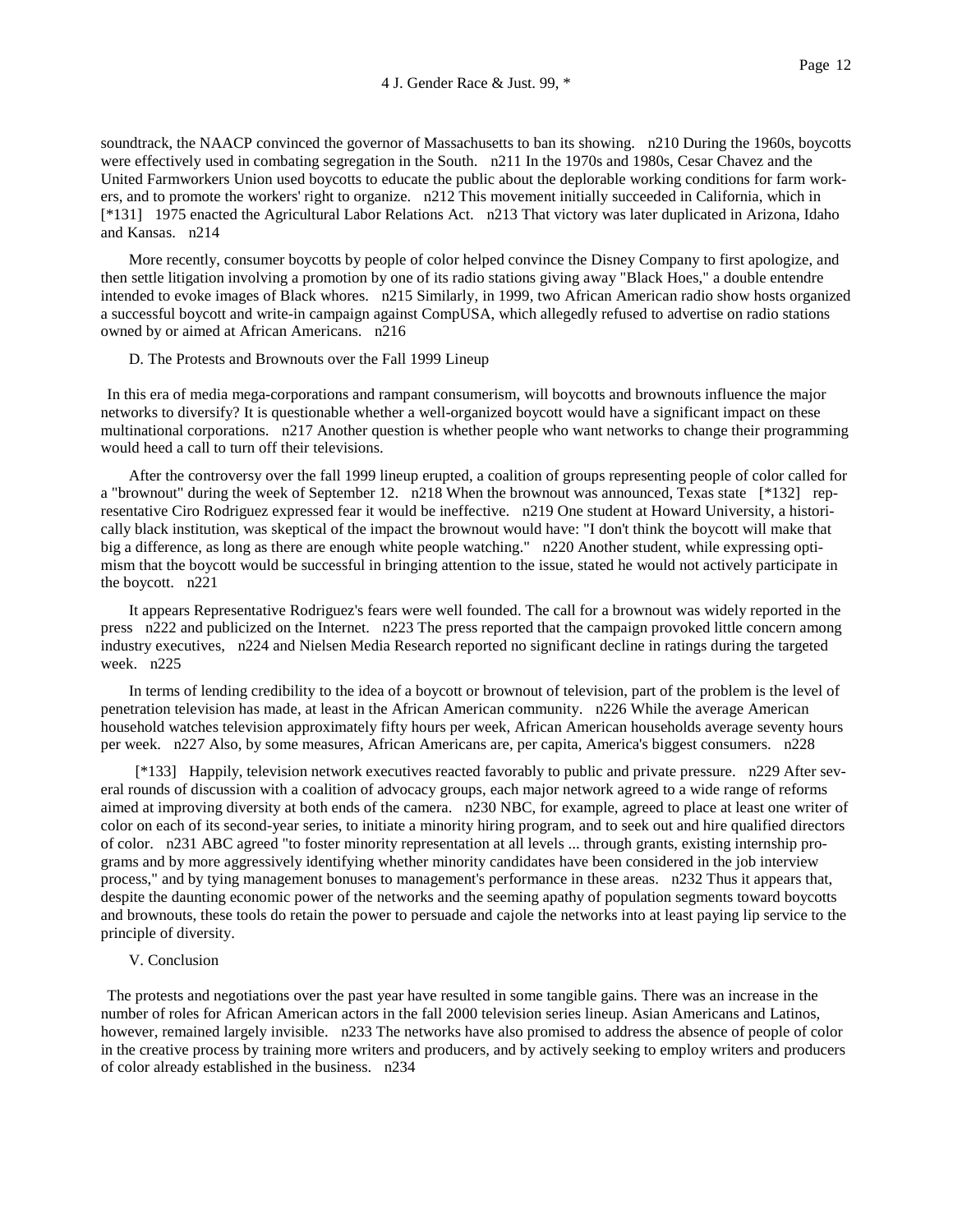These mixed results are encouraging. Certainly, the consciousness of the entertainment industry has been raised regarding the importance of diversity on both sides of the camera. The question now is, AWhere should people of color go from here?

First, monitoring and constant vigilance over the agreements with networks are an absolute necessity. Turnover in the management suites of television [\*134] networks means that promises made by today's executives can quickly be forgotten by tomorrow's replacements. n235 The emphasis on profit makes vigilance even more important. The statements of some within the industry make clear that while the goal of diversity is "socially desirable," networks will pursue it only in the context of programs that are successful in generating revenue for the networks. n236 If today's City of Angels struggles in the ratings or tomorrow's new program, featuring an actor of color in a prominent and serious role, fails, the networks may abandon the pursuit of diversity. So advocacy groups must insist that producers and writers of color and shows with minority themes be given the same chance to fail and "try again" that networks extend to others shows and artists. n237

Second, groups should explore the options of filing litigation under Title VII and pursuing administrative action before the FCC, should networks fail to live up to the promises made in those agreements. The employment statistics for actors, writers and producers of color in the television industry present a ready-made prima facie showing of employment discrimination under Title VII. n238 Statistics on the hiring practices of broadcast licensees should become more complete and readily available in light of the FCC regulations requiring extensive record-keeping. The explanations offered publicly by television's present executives, writers, and directors for their failure to create more roles for people of color would not provide satisfactory defenses to charges of unlawful employment discrimination. n239 The threat of action under Title VII, if the networks do not correct current conditions, should create adequate leverage for securing more diversity.

[\*135] The FCC insists that diversity of viewpoint is a valid objective of its broadcast licensing regulation. n240 This allows advocates of color to threaten to challenge network licenses in order to ensure compliance with the promises made in fall 2000. Resorting to the FCC for relief by relying upon its equal opportunity regulations has two benefits. First, the FCC is unquestionably a more receptive audience for claims of racial discrimination than the federal judiciary, given the latter's current makeup. n241 Second, pursuit of administrative remedies will likely require fewer financial and legal resources on the part of advocacy organizations.

Finally, public pressure on the networks must be maintained. Because of concerns over reputation, television networks seem especially responsive to public criticism on issues of diversity. n242 As this past year's episode has demonstrated, a concerted public campaign demanding greater diversity does yield positive results. To ensure the effectiveness of public campaigns for diversity on and in television, advocates of color must formulate and clearly articulate persuasive objectives. The limited objective of securing more employment for actors, writers, directors, and producers of color is certainly legitimate and laudable. That goal is not, however, the kind of incentive necessary to convince people to turn off their television sets and limit their spending.

The campaign for diversity must focus on the societal impact of television's portrayal of people of color, or its lack thereof. Advocates must emphasize how ubiquitous television is, and how the images it projects shape the attitudes of all members of society. Advocates must never lose sight of the importance of a presence behind the camera and in all facets of the creative process, for these form the foundations upon which the images and concepts that flicker across the small screen are formed. When people of color gain access to the board rooms and studios where television's images are dreamed up and produced, those images and concepts are bound to become more diverse, and the messages transmitted about people of color will be, as a whole, more positive.

To have maximum effectiveness, a grassroots campaign for diversity in television must secure commitments from substantial majorities of the affected [\*136] communities. If advocates of color can convince half of their constituents to turn off WB programs until they become less stereotypical, or to refuse to visit Disneyland or Disney World until ABC lives up to its promise to diversify its programs and creative management staffs, people of color will transmit a powerful message to network executives. Unless that message is communicated to television's decision makers, the saga of 1999 is destined to repeat itself. n243

# **Legal Topics:**

For related research and practice materials, see the following legal topics: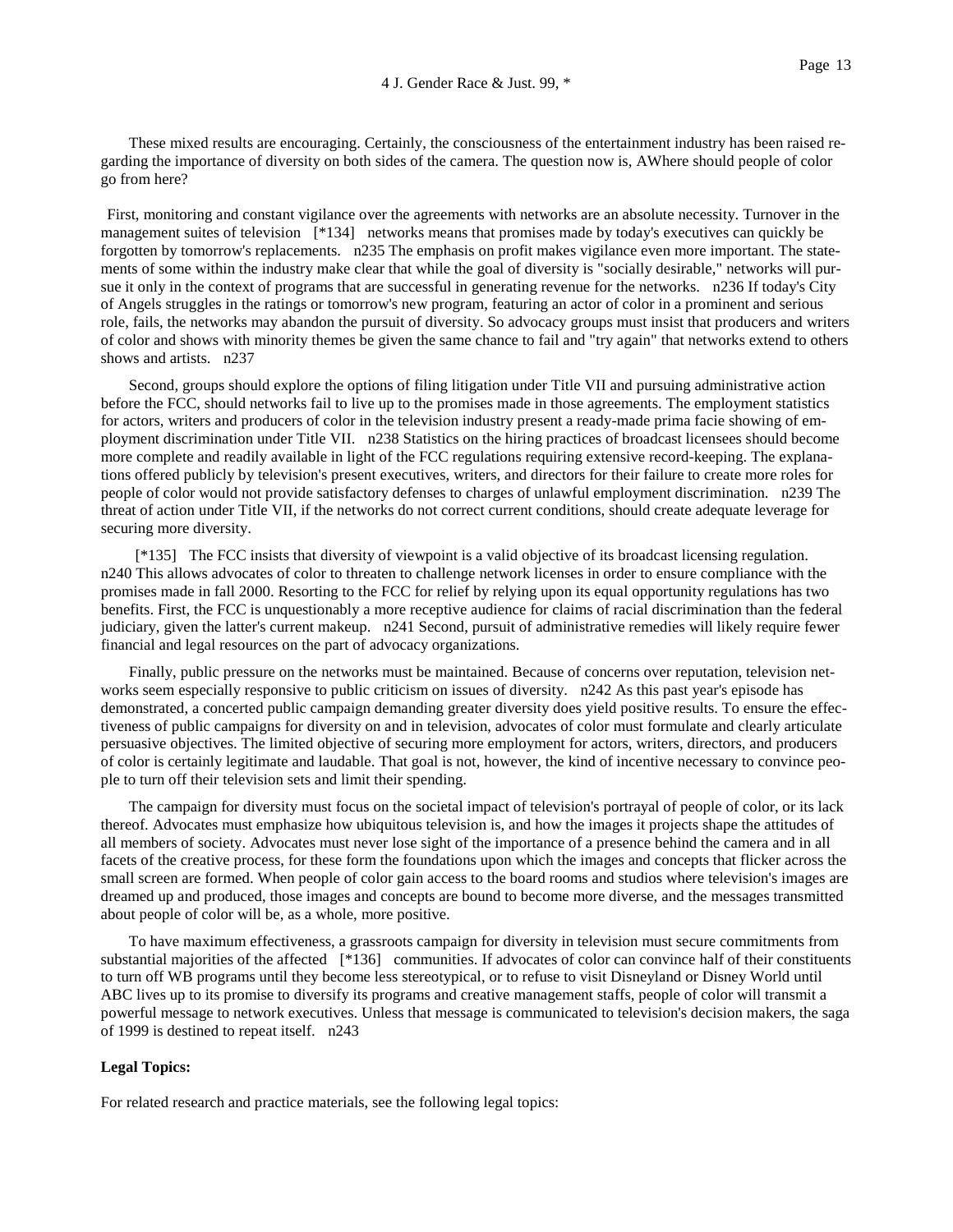Communications LawRelated Legal IssuesTaxationLabor & Employment LawDiscriminationRacial Discrimination-Coverage & DefinitionsTax LawState & Local TaxesSales TaxGeneral Overview

# **FOOTNOTES:**

n1. Ghost (Paramount Pictures 1990) (depicting a monologue by Arsenio Hall on The Arsenio Hall Show).

n2. My Soul Looks Back, "Less I Forget: A Collection of Quotations by People of Color 401 (Dorothy Winbush Riley ed., 3d ed. 1993) (quoting Ellen Holly).

n3. Greg Braxton, A White, White World on TV' s Fall Schedule, L.A. Times, May 28, 1999, at A1.

n4. See id.; Minority Groups Uniting to Protest Lack of Roles, Star Trib. (Minneapolis-St. Paul), June 29, 1999, at 1E; Brian Lowry et al., Networks Decide Diversity Doesn't Pay, L.A. Times, July 20, 1999, at A1.

n5. Braxton, supra note 3.

n6. See Greg Braxton, Groups Join to Protest Exclusion Television: Coalition Forms in Response to the Absence of Minorities on New Shows in Prime Time this Fall, L.A. Times, June 25, 1999, at F1 (stating that "an interracial cross-section of entertainment industry organizations and advocacy groups" protested the absence of faces of color in the fall 1999 lineup).

n7. Id.; Faye Fiore, California and the West: Latinos Urge Congress to Pressure Hollywood, L.A. Times, Sept. 14, 1999, at A3.

n8. Greg Braxton, NAACP Will Fight Network TV Lineups, L.A. Times, July 12, 1999, at A1; see discussion infra Part IV.A.2.

n9. David Levering Lewis, W.E.B. DuBois: Biography of a Race 506-07 (1993); see discussion infra Part IV.C.

n10. That campaign was finally successful in 1966. Braxton, supra note 6; see discussion infra Part IV.C.

n11. U.S. Comm'n on Civil Rights, Window Dressing on the Set: Women and Minorities in Television 4 (1977).

n12. Id.

n13. Donna Mungen, Oscar Time Exposes Lack of Racial Diversity, USA Today, Mar. 21, 1997, at 15A.

n14. Tom Feran, Trend in TV Fall Schedules is Lack of Ethnic Diversity, Star Trib. (Minneapolis-St. Paul), June 6, 1996, at 11E.

n15. The NAACP charged that there was a "virtual whitewash" in the fall 1999 television lineup. Brooks Boliek, Minority Tax Credits Resurface: GOP Senators Propose Capital-Gains Breaks for Media Sales, Hollywood Rep., July 30, 1999, available in LEXIS, News Library, Hollywood Rep. File.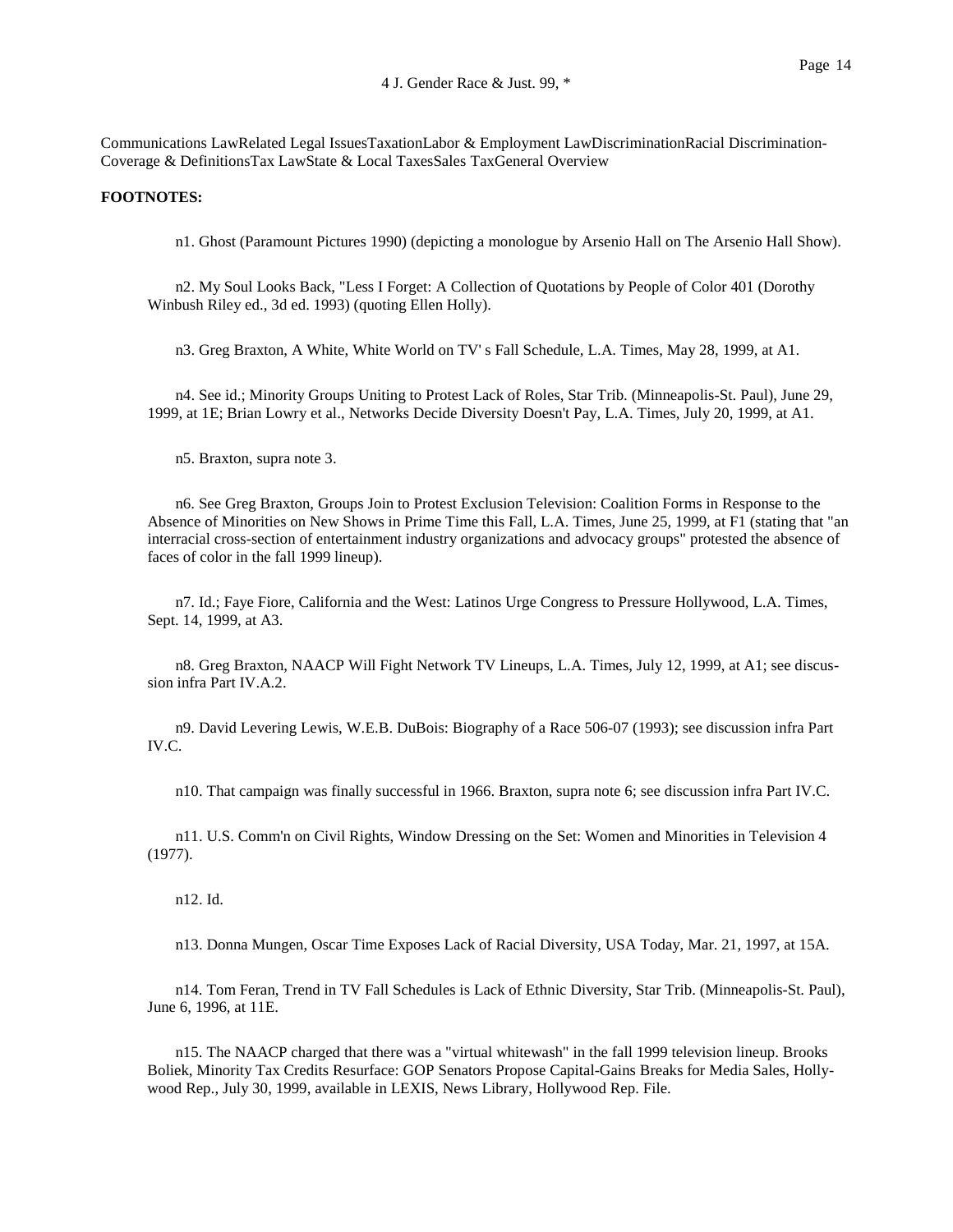n16. Claudia Kolker, Latino Groups Urge Boycott of Network TV, L.A. Times, July 28, 1999, at A12. While Latinos compose 11% of the population, they only represent 2% of the characters on television. Id. Latino groups have talked to networks repeatedly about increasing the number of Latinos on television without any success. Latino groups, therefore, organized a "brownout" of network shows during the first week of the 1999 fall season. Id.; see U.S. Comm'n on Civil Rights, supra note 11, at 11. in 1967, Frito-Lay began an advertising campaign to sell corn chips based on a Hollywood stereotype of Mexican people. Id. The "Frito Bandito" had a Spanish accent, a handlebar mustache, an oversized sombrero, and a white suit squeezed over his big belly. The "Frito Bandito" satisfied his craving for Fritos by stealing the corn chips from unsuspecting victims with a pair of six-shooters. Id.

n17. Kevin D. Thompson, The New Fall TV Shows: What's Missing?: Minorities, Palm Beach Post, Aug. 25, 1996, at 1J.

n18. Id.

n19. Jacqueline Trescott, "Roots," Wrapped Around the American Psyche: Twenty Years Later, the Miniseries's Influence is Still Felt, Wash. Post, Feb. 16, 1997, at G05.

n20. See Tom Feran, Hopes are High that Angels' Will Fly, Plain Dealer (Cleveland), Jan. 19, 2000, at 1E (stating that 71% of the crew of City of Angels is minority and female).

n21. See Braxton, supra note 6.

n22. Gail Pennington, Bill Cosby Gets Better with Age, Stuart News/Port St. Lucie News (Fla.), July 28, 1996, at P5.

n23. See Thompson, supra note 17 (according to Les Moonves, CBS Entertainment President, the focus in creating new television programs should be on developing quality shows, not "creating an all-minority" show); Mary A. Mitchell, Disregard for Minorities is No Network News Flash, Chi. Sun-Times, Sept. 19, 1999, at 22 (arguing that television reflects the segregated lives that most people live).

n24. See Thompson, supra note 17 (stating that NBC made great strides between the mid-1950s and the 1980s, in creating programs featuring minority actors).

n25. Id.

n26. Greg Braxton, Protesters Say Fox's "The PJs" is "a Slap in the Face" to Blacks, L.A. Times, Jan. 6, 1999, at F2. Groups protested The PJs, a comedy based in the inner city that featured an African American cast. Id. According to Najee Ali, who leads Project Islamic H.O.P.E., a religious advocacy organization, the show "makes a joke out of people's suffering and poverty." Id.

n27. See Braxton, supra note 3. On television, there are few roles for African Americans and even fewer roles for other ethnic groups such as Latinos, Asian Americans, and Native Americans. Id.

n28. See Don Aucoin, An Uncivil War over "Desmond," Boston Globe, Oct. 3, 1998, at C1 (stating that minority groups criticized The Secret Diary of Desmond Pfeiffer, a comedy starring an African American, because the show incorporated slavery into its comedic scenes).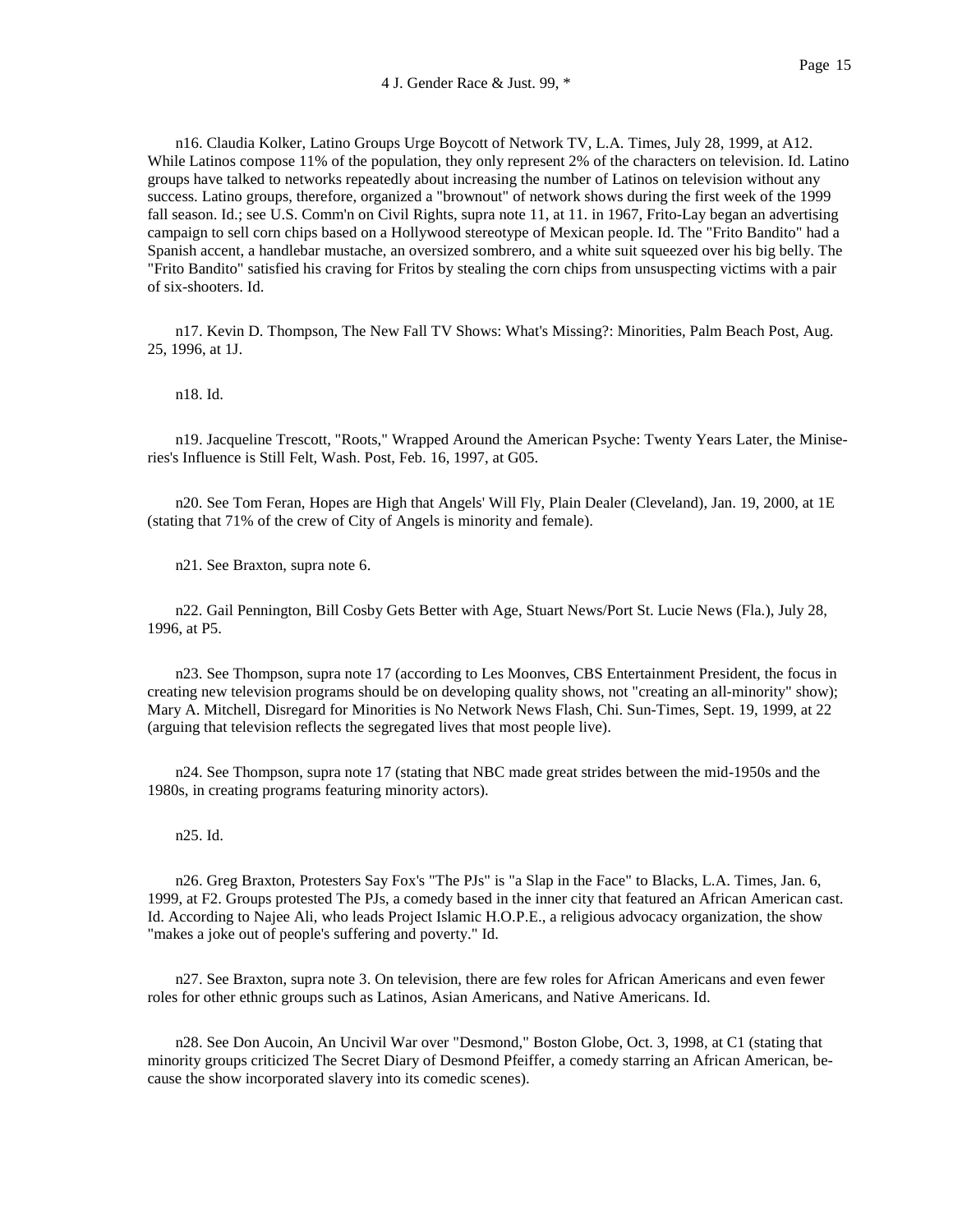n29. The comedy, set in the Civil War era, featured as its lead character Desmond Pfeiffer, a black British nobleman who worked in the Lincoln White House. Pfeiffer was portrayed as the smartest person in the White House. Id. African American groups and politicians protested the airing of the show because in their view, "it desecrates the bones of our ancestors who died to get us to this point." Id. (quoting Danny Bakewell, President of the Brotherhood Crusade).

n30. Damon Standifer, Activists Harm Black Actors' Aspirations, L.A. Times, June 28, 1999, at F3. Standifer has played roles in the film Ace Ventura: When Nature Calls and the television series Martin, The Wayans Bros., Becker, and Mad About You. Id.

n31. See, e.g., Brian Lowry, Pushing an Already Torn Envelope, L.A. Times, Oct. 5, 1999, at F1 (stating that minority activists have "cried wolf a few times too many" in the area of television broadcasting and that this "constant nagging" has caused the public to stop listening to these groups).

n32. Keith Marder, The Irony (and Unknown Fate) of "Desmond Pfeiffer," Daily News L.A., Oct. 4, 1998, at L2. Dan Valentine, President and Chief Executive Officer of United Paramount Network (UPN), believed that The Secret Diary of Desmond Pfeiffer was the result of a concerted effort to integrate programs on UPN. Id. In reaction to the criticism over the television show, Valentine asked, "What was all the fuss about?" Id.

n33. See Howard Rosenberg, "The PJs": Equal Opportunity Satire, L.A. Times, Jan. 9, 1999, at F1 (arguing that The PJs is funny, not insulting).

n34. Id.

n35. The exhaustive statistics relied upon by the Commission were compiled by the Annenberg School of Communications at the University of Pennsylvania over a six-year period. U.S. Comm'n on Civil Rights, supra note 11, at 158.

n36. Id. at 28 tbl.2.1. The data used by the Commission are not broken down into individual ethnic groupings. Id.

n37. Id. at 32.

n38. U.S. Census Bureau, Resident Population Estimates of the United States by Sex, Race, and Hispanic Origin: April 1, 1990 to July 1, 1999, with Short-Term Projection to July 1, 2000 (Aug. 25, 2000) <http://www.census.gov/population/estimates/nation/intfile3-1.txt".

n39. Screen Actors Guild, New Screen Actors Guild Employment Figures Reveal Decline in Roles for Latinos, African Americans and Native American Indian Performers (May 3, 1999) <http://www.sag.com/pressreleases/pr-la990503.html>.

n40. Id.

n41. Id. The report notes these data are potentially misleading because they do not examine the quality of or compensation for the roles reported. Id.

n42. Id.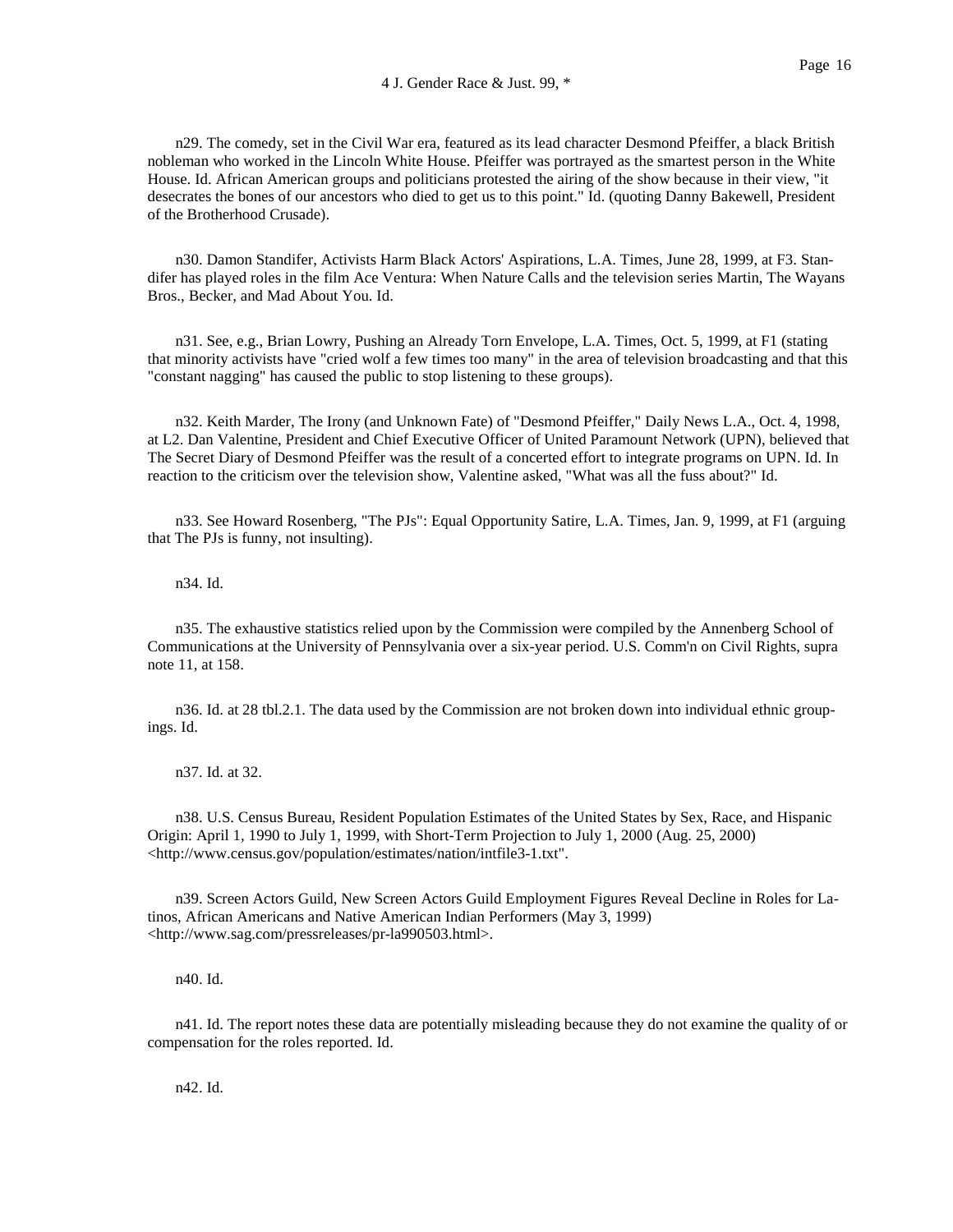n43. Adonis Hoffman, Race: Through an Accurate Prism, L.A. Times, Aug. 8, 1999, at M1 (stating that among the top one thousand executives, which includes writers, directors, producers, and agents in the entertainment industry, "a handful are black").

n44. U.S. Comm'n on Civil Rights, supra note 11, at 88.

n45. Id. at 111-12 tbl.6.6.

n46. Id.

n47. Id.

n48. Mungen, supra note 13.

n49. Id.

n50. Greg Braxton, Survey Cites Low Number of Minority Writers on Series, L.A. Times, Oct. 9, 1999, at F2.

n51. Id. The survey went further, examining the composition of the writing staffs for the major networks. It found that CBS had a total of 144 writers working on series, only 2 of whom were African American (and both worked on Cosby ). Id. NBC had a total of 198 writers, but only 1 African American. Id.

n52. Id.

n53. Greg Braxton, Faced with Reality of Exclusion: Minority Writers, Actors Say Emphasis on Young Whites has Put Their Livelihood at Risk, L.A. Times, July 24, 1999, at F1 (quoting Julie Friedgen, President of the Latino Writers Committee).

n54. Hoffman, supra note 43.

n55. Braxton, supra note 50.

n56. Larry Luxner, A High Price to Pay: Small Carriers Tell FCC of the Hardships of Competitiveness, Telephony (Chicago), Oct. 7, 1996, at 96. Similarly, the National Association of Black Broadcasters estimated in 1999 that less than two percent of all television and radio stations in America are owned by people of color. Bradley Spirrison, CBS and Clear Channel Eye Minority Fund, Private Equity Wk., Aug. 23, 1999, available in LEXIS, News Library, Private Equity Wk. File.

n57. Boliek, supra note 15.

n58. Id.

n59. Spirrison, supra note 56.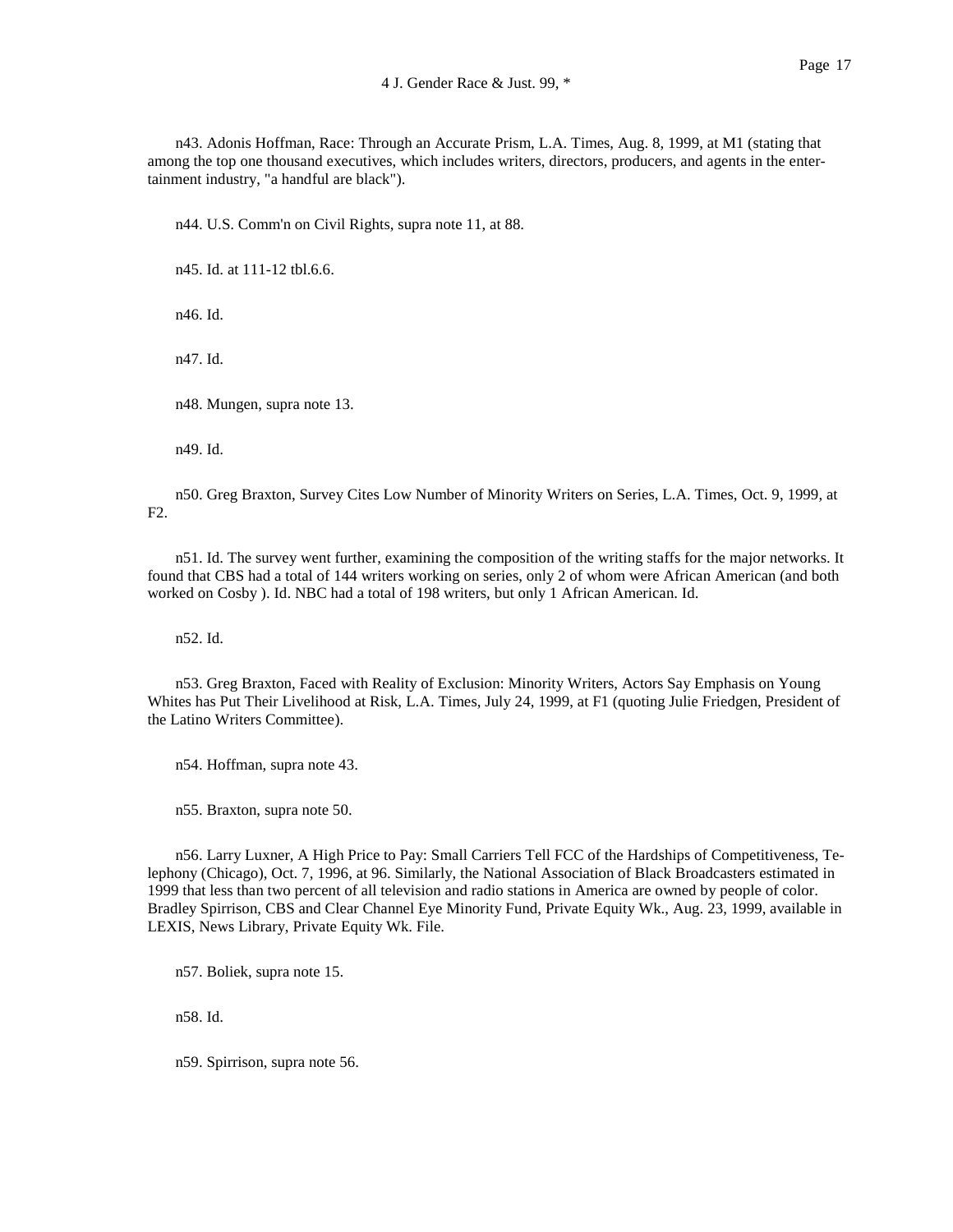n60. Gloria Goodale, What's Missing from this Picture?: TV Networks Scramble to Make Changes After Lineups are Denounced for Lack of Racial Diversity, Christian Sci. Monitor, Aug. 6, 1999, at 13.

n61. Id.

n62. Jan Stuart, The Story of His Life: Woody Allen Knows Viewers Will Think Film is Based on Him, No Matter What He Says, L.A. Times, Dec. 23, 1999, at F22 (emphasis added).

n63. Jay Handelman, Color Television?: You Won't See Many Black or Hispanic Faces on New Shows this Fall, Sarasota Herald Trib., Aug. 31, 1999, at 1E.

n64. Id. (emphasis added).

n65. Greg Braxton & Brian Lowry, Small Screen, Big Picture, L.A. Times, July 23, 1999, at F1.

n66. Id.

n67. More than one observer described the networks' response of adding actors of color to shows previously announced with all-white casts as Band-Aids. See, e.g., Joanne L. Pert, Prime-Time "Tokens"? Spare Us, Orlando Sentinel, Aug. 6, 1999, at A22 (stating that too often, television executives cast a character of color among a cast of white actors "for the sake of political correctness"); Greg Braxton, A Mad Dash for Diversity, L.A. Times, Aug. 9, 1999, at F1 (stating that after the networks announced they would work to increase diversity, television executives have been scrambling to get actors of color on television programs); Greg Braxton, NAACP Presses on After Talks With Networks, L.A. Times, Aug. 21, 1999, at F1 [hereinafter Braxton, NAACP Presses On] (stating that NAACP President Kweisi Mfume met with the major network executives to discuss expanding the roles of faces of color in television, but seemed doubtful that the networks would work to change the status quo).

n68. Dana Calvo, Applying the First Light Coat, L.A. Times, Nov. 20, 1999, at F1.

n69. Id.

n70. See id.

n71. Id.

n72. Id.

n73. Id.

n74. James K. Autrey, Work or Play Setting Dictates Integration, L.A. Times, June 14, 1999, at F3. Autrey is an attorney who specializes in employment and labor law and is based in Manhattan Beach, California. Id.

n75. Id. Autrey has stated, AUnlike family-oriented sitcoms, which tend to be more ethnically homogeneous, these producers [who have regularly cast actors of color in their shows] generally base series in work settings, from the hospital corridors of "ER' to the precinct houses of "NYPD Blue' and "Homicide." Braxton & Lowry, supra note 65.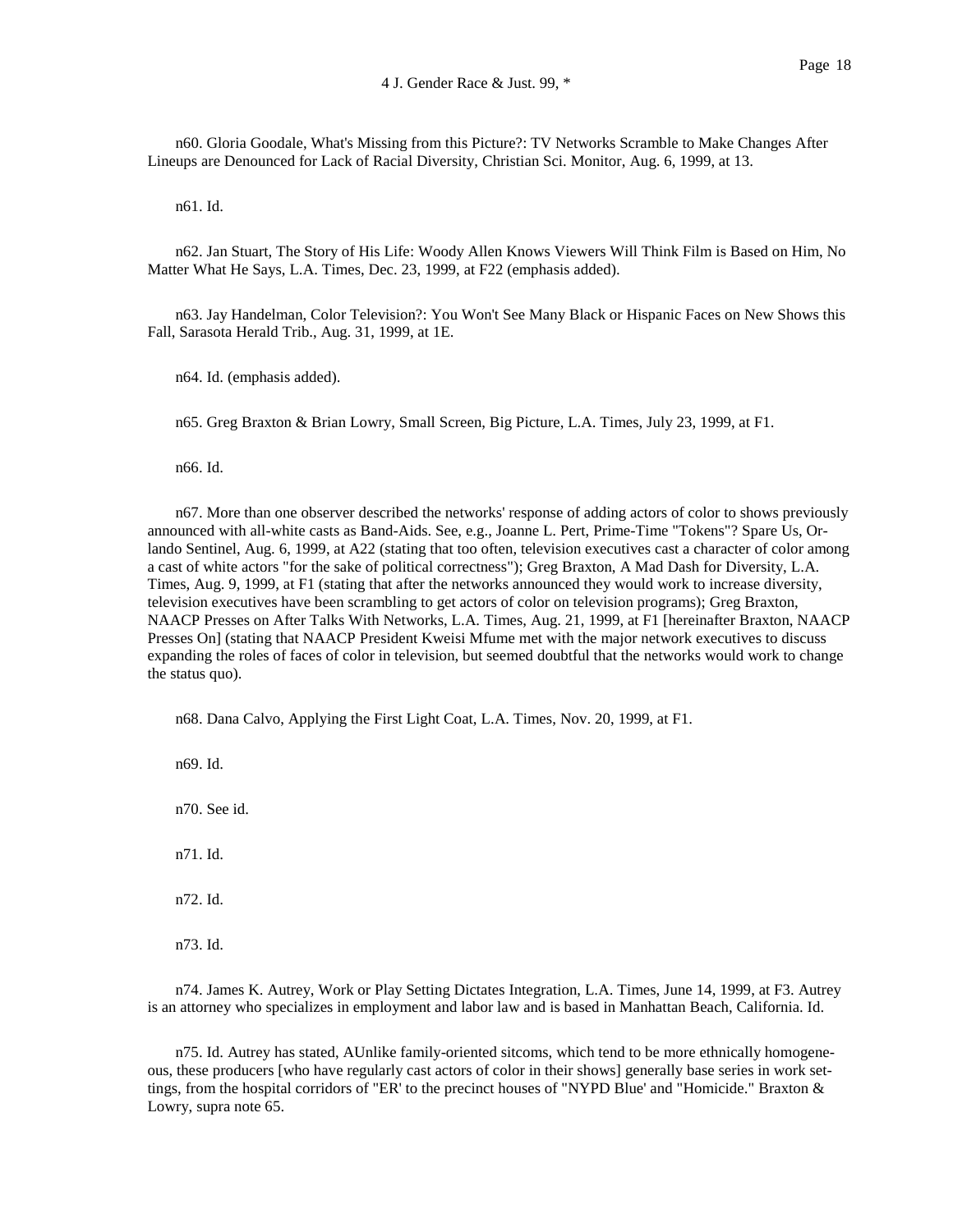n76. Autrey, supra note 74.

n77. Mitchell, supra note 23.

n78. Guy Molyneux, Fooling None of the People: Just How Much Influence does the Campaign Have on the Electorate?, L.A. Times, Sept. 13, 1992, at M1. During Clinton's first presidential campaign, a sign hung in his headquarters that read, "It's the economy, stupid." Id.

n79. One former network executive expressed this economic imperative succinctly: AIf the advertisers said tomorrow "I want all ethnically skewed programming, I don't care who's working at the networks,' they're going to provide it." Lowry et al., supra note 4; see also Fiore, supra note 7 (finding that many entertainment executives believe that diversity does not appeal to white audiences).

n80. See Feran, supra note 20. According to executive producer Steven Bochco, if City of Angels succeeds, the show could be a "template for success" for other shows featuring faces of color. Id.

n81. Id.

n82. Several writers have noted the African American viewing public seems satisfied with the arguably lowbrow programming offered by the Warner Brothers Network (WB) and UPN. Tony Norman, A Ridiculous Controversy, Pittsburgh Post-Gazette, Oct. 6, 1998, at B1. They argue that the African American images we see on television are what we deserve. Id. Tony Norman expressed this viewpoint acerbically in ridiculing the protests over Desmond Pfeiffer: "And why this goofy lie about black folks "deserving' quality black television? Blacks are no more inclined to watch quality shows like "Homicide' with its brilliant multiracial cast than white folks are. If they were, gems like "Frank's Place' and "I'll Fly Away' would still be on the air." Id.

n83. Valerie Kuklenski, Latino Actors' Battle: Finding a Job (May 25, 2000) <http://www.dailynews.com/archives/2000/05/25/new05.asp>.

n84. Douglas Durden, TV Networks Tackle Diversity: NAACP's Formal Complaint Spurs Talk, Action, Richmond Times-Dispatch, July 31, 1999, at A1. Bochco was co-creator of City of Angels and a television producer whose shows regularly feature protagonists of color in major roles. Id.

n85. According to John Thompson, former basketball coach at Georgetown University, "There's a lot of whites failing ... All we want is the opportunity to get out there and to try, and a right to fail also. I'm sick of us having to be perfect to get the job." J.A. Adande, A Padre Who is Heaven Sent?, L.A. Times, Sept. 9, 1999, at D1.

n86. Durden, supra note 84.

n87. See id. (stating that television executives mimic successful shows). Consider the experience of Margaret Cho. In 1994, she was the star of a new ABC series All American Girl, the first series on network television to feature an Asian American family. Braxton, supra note 53. Since that show's cancellation, no other Asian-themed show has aired on television. Id.

n88. Greg Braxton, "City of Angels" Tries a New Treatment: CBS' Hospital Drama Changes Look and Adopts More Complex Plots in Effort to Attract Viewers, L.A. Times, Mar. 8, 2000, at F1.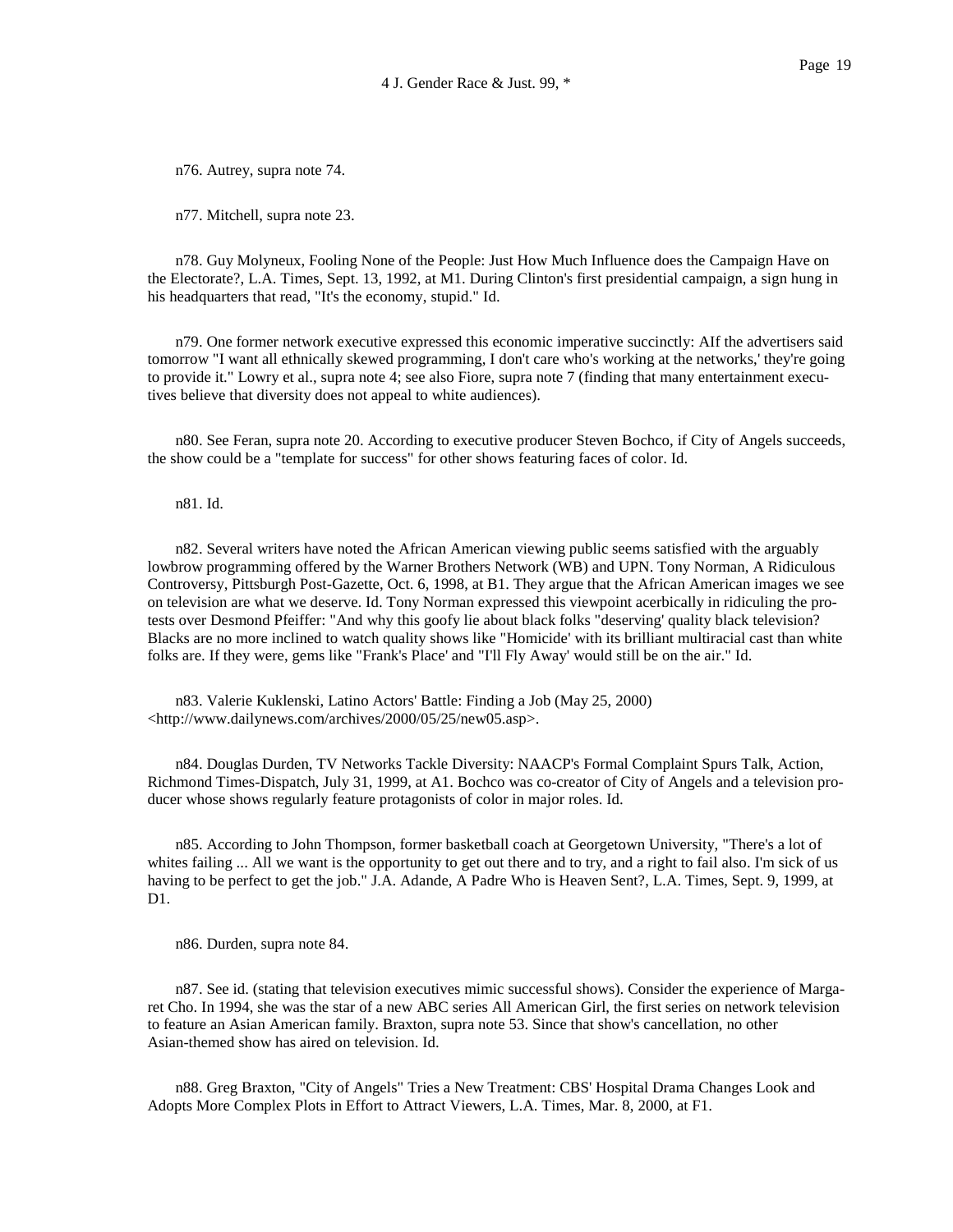n89. Id.; see also Lowry et al., supra note 4 (documenting the decrease in numbers of minorities on television and describing some of the economic reasons for the trend).

n90. Feran, supra note 20. According to Les Moonves, President of CBS Television, "There's a dearth of black shows on the networks[,] ... and that's why this one is becoming more symbolic than it should." Id.

n91. Howard Rosenberg, CBS Makes its Fall Picks ... But Omits One "Family," L.A. Times, May 17, 2000, at F1.

n92. Paul Brownfield, Will "Grapevine" Bear Fruit This Time?, L.A. Times, Feb. 28, 2000, at F12.

n93. Id.

n94. Id.

n95. See id. Once again, the series was quickly canceled. Michael Speier, M.Y.O.B., Daily Variety (L.A.), June 6, 2000, at 18.

n96. See League of United Latin American Citizens v. Pete Wilson, 908 F. Supp 755 (C.D. Cal. 1995). Proposition 187 was an initiative measure, approved by 59% of the voters in 1994, that denied a host of benefits and services to undocumented immigrants. Id. at 763. Its preamble declared, "The People of California ... have suffered and are suffering economic hardship caused by the presence of illegal aliens in this state." 1994 Cal. Legis. Serv. 187 (West). It goes on to state that Californians "have suffered and are suffering personal injury and damage caused by the criminal conduct of illegal aliens in this state." Id. Proposition 187 was declared unconstitutional by a federal district court. League of United Latin American Citizens, 908 F. Supp. at 755. Subsequently, the State of California agreed through mediation not to enforce the bulk of the measure. Ed Mendel, Governor, Prop. 187 Foes Agree to Spike Most of Measure: Settlement Stops Suit Against Embattled Immigration Law, San Diego Union-Trib., July 30, 1999, at A1.

n97. See supra note 11 and accompanying text.

n98. U.S. Comm'n on Civil Rights, supra note 11, at 43.

n99. Id. at 46.

n100. U.S. Comm' n on Civil Rights, Window Dressing on the Set: An Update (1979).

n101. See id. at 49.

n102. Id. at 49-50.

n103. Daniel Forbes, Prime-Time Propaganda (Jan. 13, 2000) <http://www.salon.com/news/feature/2000/01/13/drugs>.

n104. Id.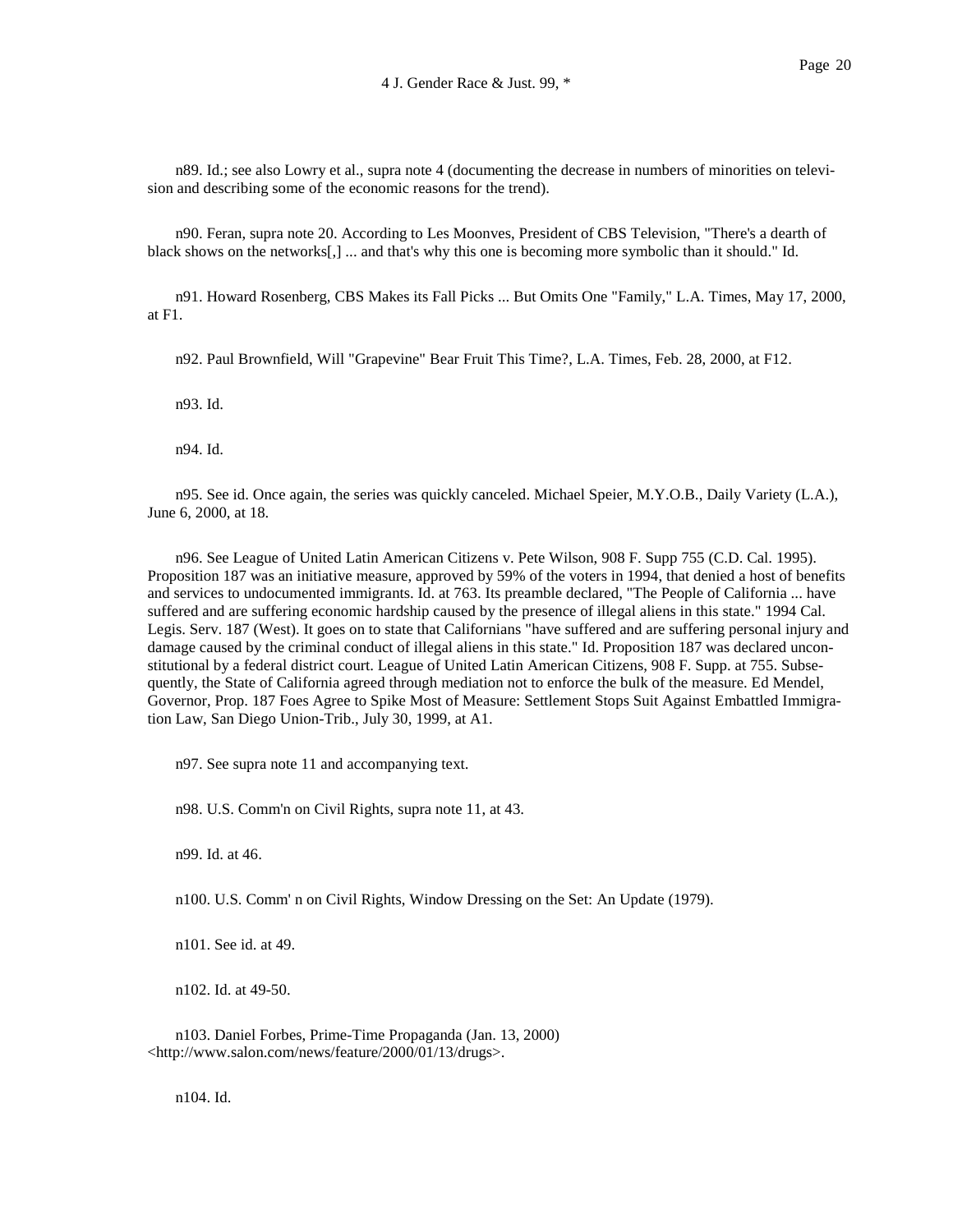n105. Id. Scripts were reviewed by the Office of National Drug Policy, and in some instances major changes were made as result of those reviews. Id.

n106. Paul Monaco, Understanding Society, Culture, and Television 64 (1998).

n107. See id. at 59-73.

n108. See U.S. Comm'n on Civil Rights, supra note 11, at 147 (noting that the "impact of television on the Nation's viewers, while not precisely measurable, is nevertheless immense," based on the average amount of time viewers spend watching television); Frank Coppa, The Explosion of the Eye: An Introduction to the Promise and Problems of Television, in Screen and Society: The Impact of Television Upon Aspects of Contemporary Civilization x-xxiii (Frank Coppa ed., 1979) (discussing various studies of television's impact on society including its impact on art, culture, marketing, politics, children, and morality); see also Jake Harwood, Age Identification, Social Identity Gratifications, and Television Viewing, 43 J. Broadcasting & Electronic Media 123, 123 (1999) (studying the "relationship between individuals' identifications with large social groups and their [television] media consumption").

n109. 47 U.S.C. 151-161 (1994).

n110. See id. " 151.

n111. Id.

n112. Id.

n113. 42 U.S.C. " 2000e (1994).

n114. See discussion infra Part II.B.2.

n115. See discussion infra Part II.B.3.

n116. U.S.C. 151-161 (1994).

n117. 497 U.S. 547 (1990) (holding that programs encouraging minority ownership of broadcast licenses is a permissible means to achieve the legitimate government interest of remedying past discrimination and diversifying programs).

n118. Id. at 584. n119. Id. at 552. n120. Id. at 556-57. n121. Id. at 557.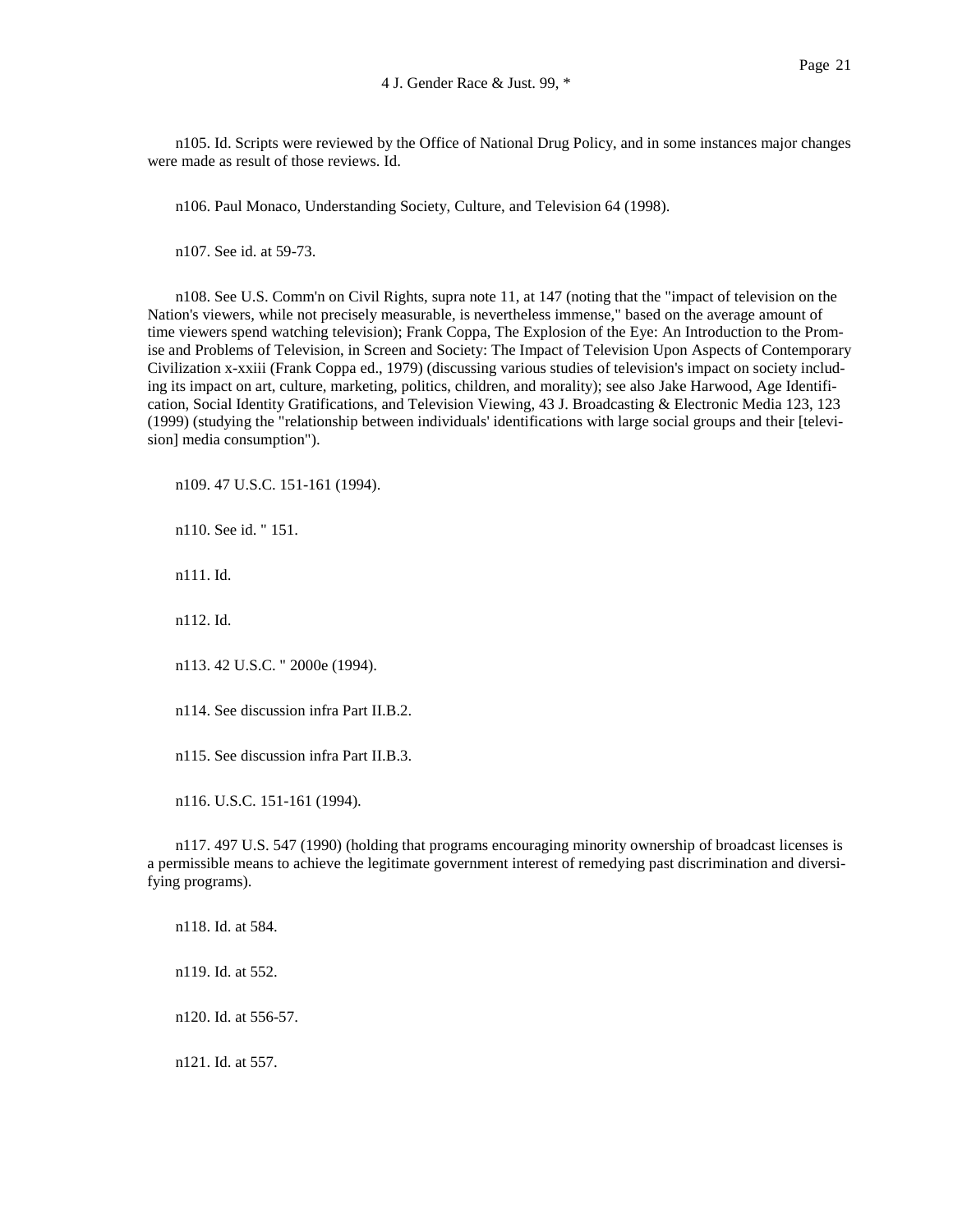n122. Oral Argument on Behalf of the Federal Respondent at 31, No. 89-453, 1990 U.S. Trans Lexis 190, Metro Broad., Inc. v. FCC, 497 U.S. 547 (1990).

n123. Id. at 30-31.

n124. Metro Broad., Inc. v. FCC, 497 U.S. 547, 589-97 (1990).

n125. Id. at 567.

n126. Id. at 567-68.

n127. See id. at 567-68, 579-82 (stating that minorities in broadcast leadership positions will create more diverse programs).

n128. Durden, supra note 84. Steve Harris, a successful African American actor who has been nominated for an Emmy for his role in The Practice, echoed this conclusion when he stated, "If you have more people other than white being producers, writers and (so on), ... you would definitely have a better and more balanced group of people on television." Allan Johnson, "Practice" Makes Perfect: Steve Harris' Emmy Nomination Proves his Tenacity On, Off Screen, Chi. Trib., Aug. 15, 1999, " 7, at 4.

n129. Durden, supra note 84. Kevin Williamson wrote the movie Scream and created the television show Dawson's Creek. Id.

n130. See supra note 61 and accompanying text.

n131. Durden, supra note 84.

n132. Paul Brownfield, As Minorities' TV Presence Dims, Gay Roles Proliferate, L.A. Times, July 21, 1999, at A1.

n133. See, e.g., id. (finding that networks have integrated gay characters into prime-time programs, while excluding minority characters). Gay characters comprised approximately 2% of the overall fall 1999 lineup, while estimates find that gays make up about 10% of the population and about 50% of "Hollywood's creative community." Gail Shister, Gay Alliance Seeks More Characters on Television, Milwaukee J. Sentinel, Aug. 25, 1999, at 7.

n134. Brownfield, supra note 132; see also Martha Lauzen & David Dozier, Making a Difference in Prime Time: Women On Screen and Behind the Scenes in the 1995-96 Television Season, 43 J. Broadcasting & Electronic Media 1 (1999) (describing the impact of women working behind the screen on the portrayal of women on the screen).

n135. Brownfield, supra note 132.

n136. Metro Broad., Inc. v. FCC, 497 U.S. 547, 567-68 (1990).

n137. A key vote in the five member majority was Thurgood Marshall, a tireless champion of civil rights. See A. Leon Higginbotham Jr., 50 Years of Civil Rights, Ebony, Nov. 1995, at 148. He has been replaced by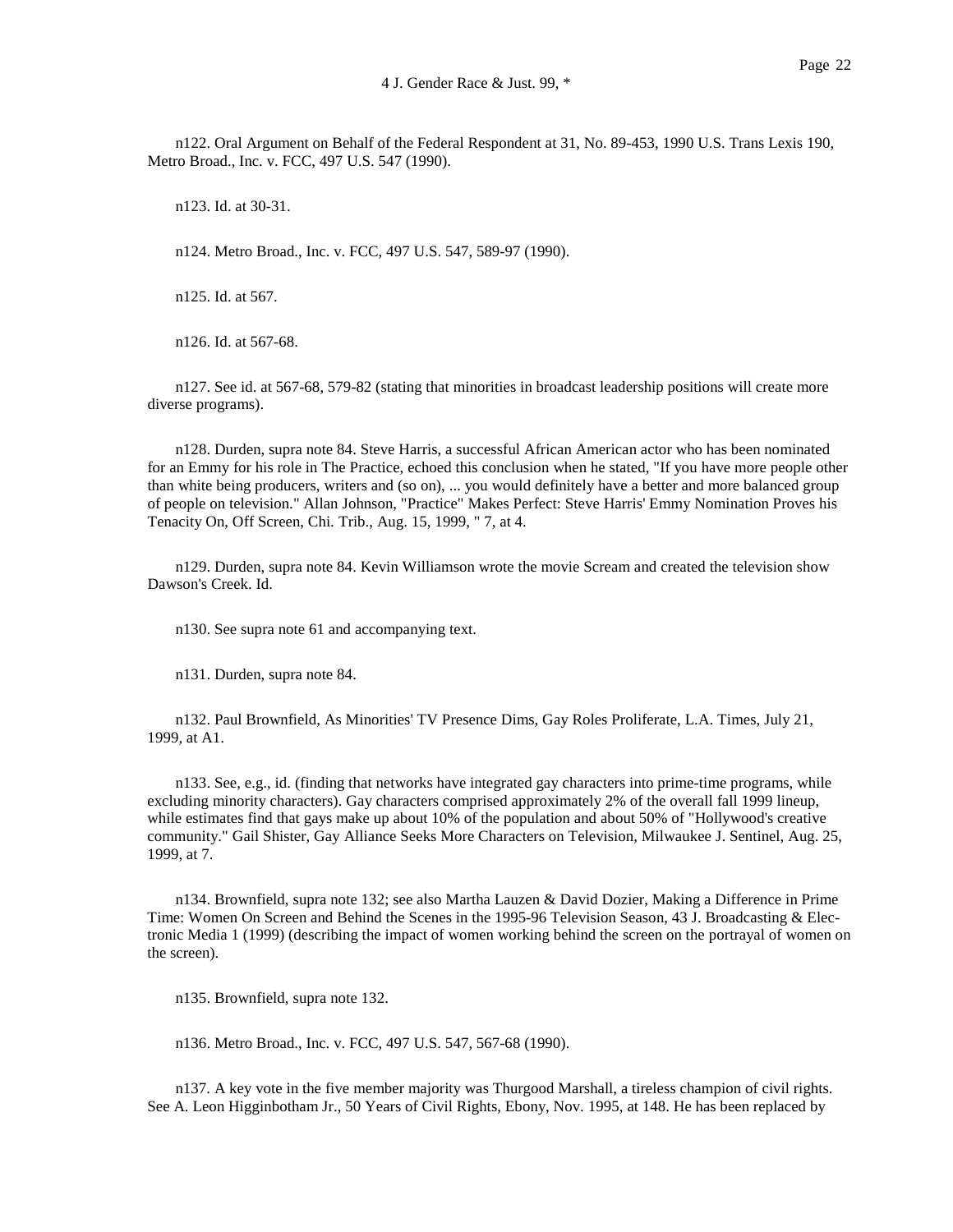Clarence Thomas, a tireless opponent of civil rights. Id. There is no doubt Justice Thomas would, given the opportunity, overrule Metro Broadcasting, rejecting its reasoning and contextualization. Justice Thomas once announced that his opposition to affirmative action is based upon "God's Law." Id. In Adarand Constructors, Inc. v. Pena, 515 U.S. 200 (1995), a Supreme Court case striking down a federal affirmative action program, Justice Thomas voiced his approval of the decision, declaring that Ain my mind, government-sponsored racial discrimination based on benign prejudice is just as noxious as discrimination inspired by malicious prejudice. A Id. at 241. And in 1998, Thomas informed the National Bar Association, a group composed primarily of African American attorneys, that he intends to continue to oppose affirmative action. Clarence Thomas Tells Black Lawyers, He'll Still Oppose Affirmative Action, Jet, Aug. 17, 1998, at 4, 4.

n138. 141 F.3d 344 (D.C. Cir. 1998).

n139. Id. at 347.

n140. 47 C.F.R. " 73.2080(a) (2000).

n141. See id. " 73.2080(b)(3)-(4), (c)(2)(iii), (c)(4)(i)-(vii).

n142. Lutheran Church-Missouri Synod, 141 F.3d at 349.

n143. Id. at 350 ("The Commission has defended its affirmative action recruiting policy by arguing that all employees affect programming diversity.").

n144. See id. at 356 (stating that the FCC failed to establish a link between low-level employees and the content of programming).

n145. Id. at 354.

n146. Id. at 354-55 (citations omitted).

n147. See 47 C.F.R. " 73.2080 (2000) (listing equal employment opportunity (EEO) requirements for radio and television stations).

n148. Id.

n149. Id.

n150. Id.

n151. Id.

n152. Greg Braxton, TV Networks Deny Program "Whitewashing," L.A. Times, July 13, 1999, at A14.

n153. Id.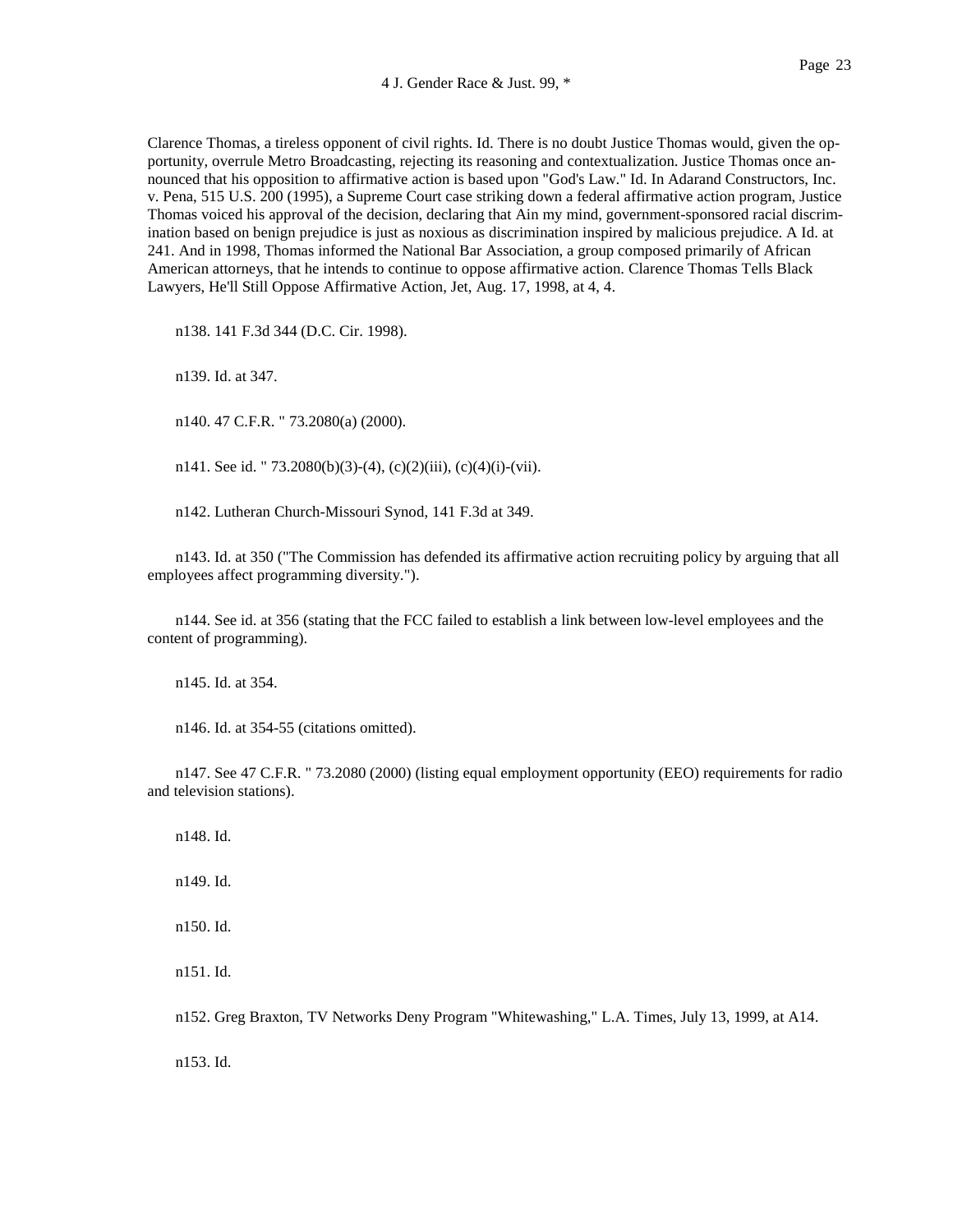n154. Id.; see also Greg Braxton, NAACP Chief Buys Stock in 4 TV Networks, L.A. Times, July 22, 1999, at C5 (stating that Mfume purchased one hundred shares of stock in each of the four major networks in an effort to diversify the television industry).

n155. Norman Horowitz, Concentration of Media Ownership is Bad News for the Rest of Us, Star Trib. (Minneapolis-St. Paul), Jan. 8, 2000, at 14A. ABC presently owns 10 television stations and Fox owns 15. Id. NBC owned stations in 13 markets as of 1999. Id.; see also NBC Buys 32% of Paxson for \$ 415 Million, L.A. Times, Sept. 17, 1999, at C8 (noting that Fox Network owner, Rupert Murdoch, owns 15 television stations).

n156. See Red Lion Broad. Co. v. FCC, 395 U.S. 367, 367-77 (1969) (holding that under the fairness doctrine, a station must furnish a person who was attacked in a prior broadcast aired by the station time on the air for a rebuttal). In 1995, Walt Disney Company bought ABC Network for \$ 19 billion. Mike Harrington, Note, A-B-C, See You Real Soon: Broadcast Media Mergers and Ensuring a Diversity of Voices, 38 B.C. L. Rev. 497, 497 (1997). That same year, Westinghouse Corporation acquired CBS for \$ 5.4 billion. John Carmody, The TV Column, Wash. Post, Oct. 29, 1992, at C4. NBC was purchased by General Electric Corporation in 1986 for \$ 6 billion. Id.

n157. See 47 U.S.C. 151-161 (1994).

n158. Id. " 303.

n159. Id. " 151 (stating that the FCC will attempt to give people of color opportunities in broadcasting).

n160. Guy Aoki, TV's Definition of "Minority" Too Narrow, L.A. Times, Sept. 6, 1999, at F3. An intriguing rebuttal to this argument was expressed by James Autry. He begins by posing a question: "Why do the casts of comedies such as "Seinfeld,' "Living Single' and "Friends' remain racially segregated, while dramatic series such as "Homicide,' "ER' and "NYPD Blue' feature integrated casts?" Autry, supra note 74. His answer is that television accurately mimics the segregated nature of our social interactions. Id. In Autry's words, "Although we may work together in integrated environments, blacks and whites seldom spend leisure or social time together." Id. However, even if one accepts Autrey's premise, the constant characterization of New York without African American or Latino professionals, or of San Francisco without Asian doctors and executives, trivializes their importance to the lives of those cities, and invites viewer stereotyping.

n161. See Red Lion Broad., 395 U.S. at 369-70. The fairness doctrine requires that broadcasters give fair coverage of public issues by allowing people on both sides of an issue to speak. Id. at 369.

n162. Id. at 369.

n163. Id. at 377.

n164. Syracuse Peace Council, 2 F.C.C.R. 5043 (1987).

n165. Id. at para. 98.

n166. 11 F.3d 1430 (8th Cir. 1993).

n167. Id. at 1434.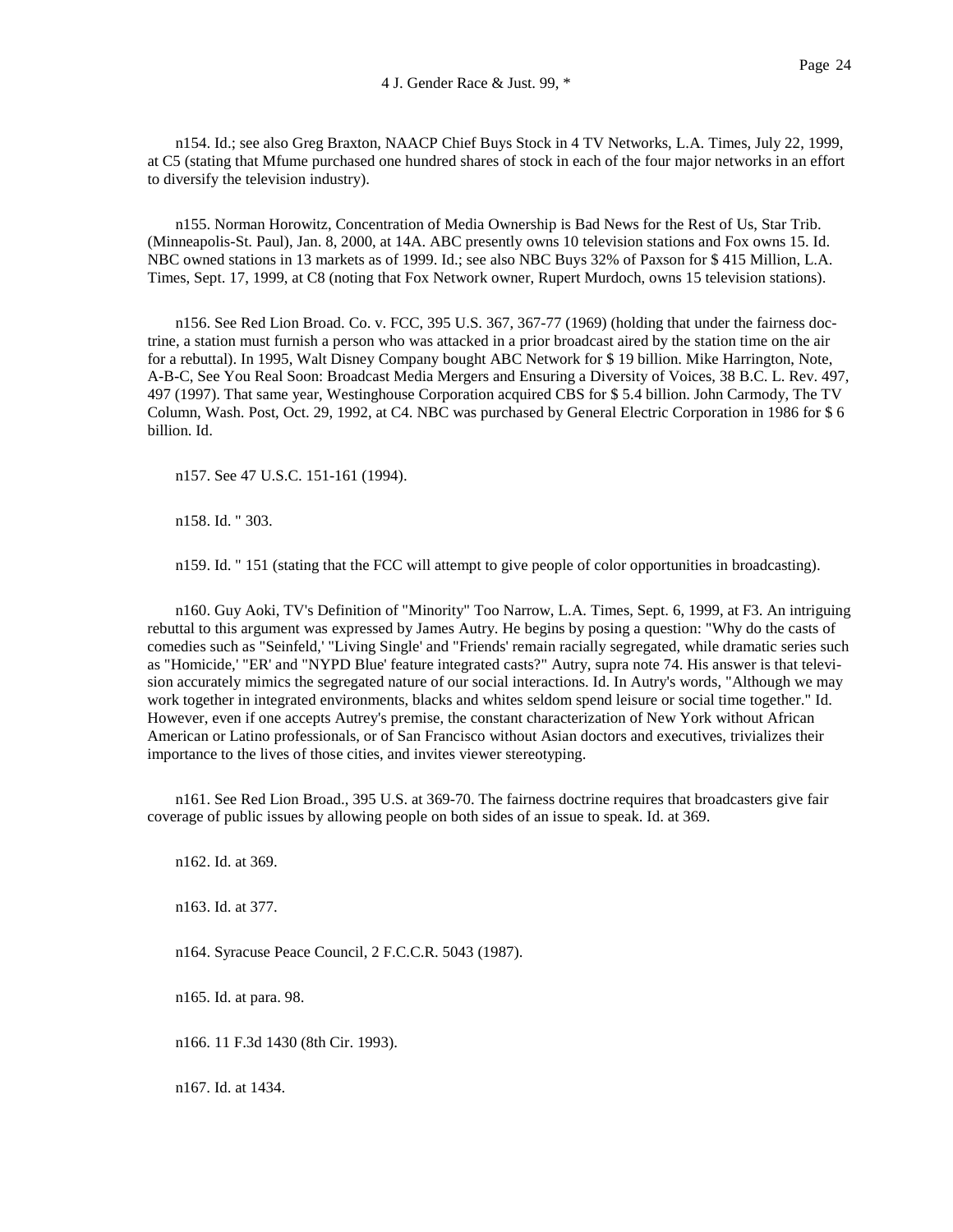N168. Id.

n169. Id. at 1442.

n170. Id. (citations omitted).

n171. See Public Interest Research Group v. FCC, 522 F.2d 1060, 1067 (1st Cir. 1975) (holding that the fairness doctrine applies to commercial advertisements that address public issues in a meaningful way).

n172. Id.

n173. 42 U.S.C. " 2000e (1994).

n174. Id. " 2000e-2(e).

n175. Jennifer L. Sheppard, Theatrical CastingBDiscrimination or Artistic Freedom?, 15 Colum.-VLA J.L. & Arts 267, 272 (1991).

n176. EEOC v. MCI Int'l, Inc., 829 F. Supp. 1438, 1446 (D.N.J. 1993).

n177. Ronald Turner, Thirty Years of Title VII's Regulatory Regime: Rights, Theories, and Realities 46 Ala. L. Rev. 375, 434-35 (1995) (describing the difficulty of finding direct evidence of intentional discrimination).

n178. 421 U.S. 792 (1973) (finding that a person who argued that his employer refused to rehire him because of his race and his involvement in the civil rights movement established a prima facie case of racial discrimination).

n179. Id. at 802.

n180. Id. at 802-03.

n181. Id. at 804.

n182. Id. at 802.

n183. See Griggs v. Duke Power Co., 401 U.S. 424 (1971) (holding that company's employment tests had a disproportionate impact on African American employees).

n184. See Turner supra note 177, at 448B49 (discussing the quantitative nature of proof in disparate impact cases where intent is not a prerequisite for liability).

n185. See discussion supra Part II.B.2.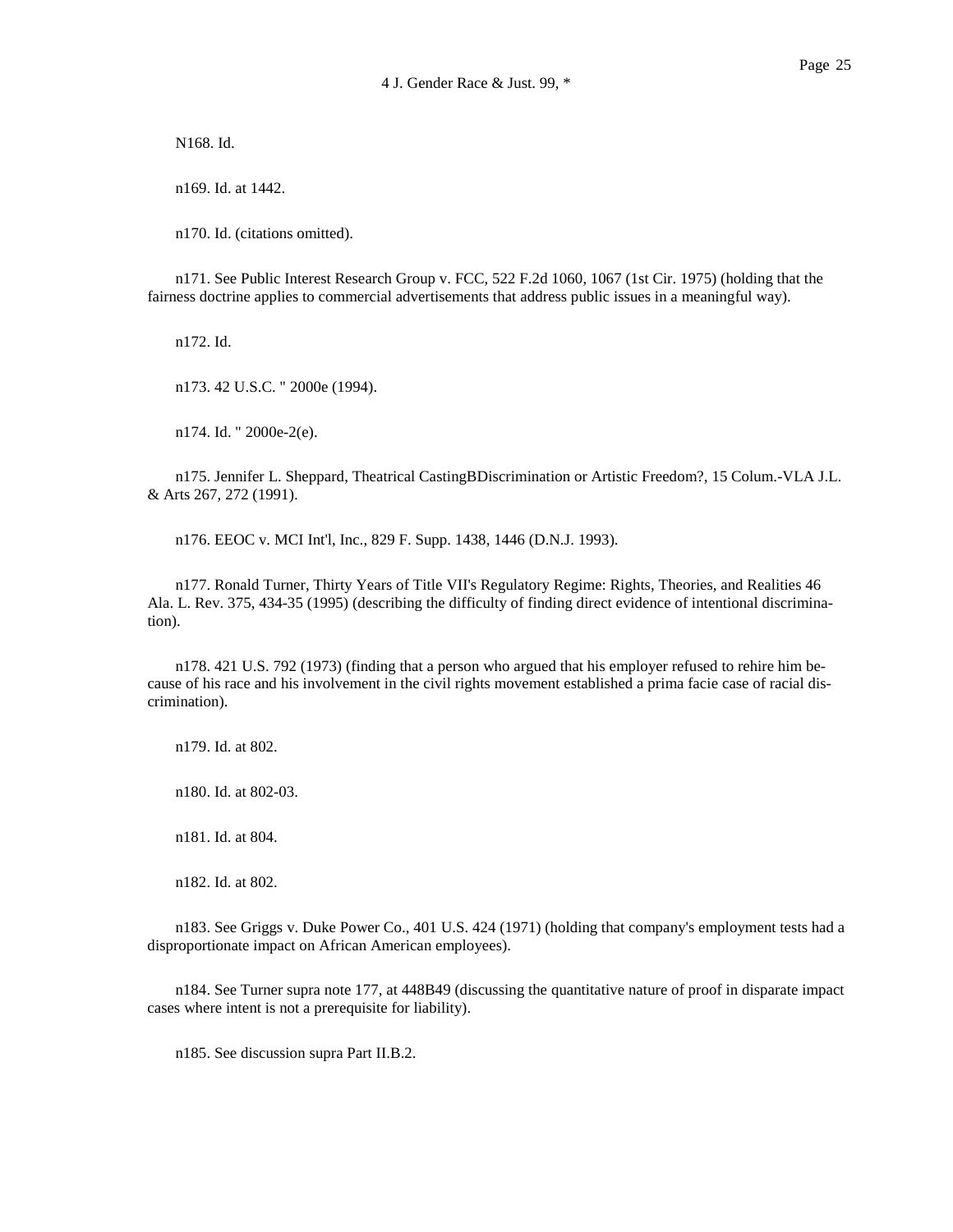n186. Heekyung Kim, Race as a Hiring/Casting Criterion: If Laurence Olivier was Rejected for the Role of Othello in Othello, Would He Have a Valid Title VII Claim?, 20 Hastings Comm. & Ent. L.J. 397, 406-08 (1998).

n187. 431 U.S. 324 (1977).

n188. Id. at 339 (citations omitted).

n189. See McDonnell-Douglas Corp. v. Green,, 421 U.S. 792, 802 (1973).

N190. See Griggs v. Duke Power Co., 401 U.S. 424, 431 (1971) (allowing employers to use employment tests which create racial disparities only if the test is "shown to bear a demonstrable relationship to successful performance of the jobs for which it was used").

n191. See Sheppard, supra note 175, at 279 (suggesting that claims of discrimination in theatrical casting may not be viable under the Civil Rights Act or the First Amendment and therefore minorities involved in theater should pursue nonlegal means for improving diversity); Bonnie Chen, Mixing Law and Art: The Role of Anti-Discrimination Law and Color-Blind Casting in Broadway Theater, 16 Hofstra Lab. & Emp. L.J. 515, 530 (1999) (stating that it may be difficult for an actor of color to establish a prima facie case of discrimination under Title VII if the actor believes her race was the only reason she did not get the acting job).

n192. See 42 U.S.C. " 2000e (1994).

n193. See discussion supra Part II.C.1.

n194. See 42 U.S.C. " 2000e-2(e); Dothard v. Rawlinson, 433 U.S. 321, 334 (1997) (stating that a BFOQ will be construed narrowly).

n195. Sheppard, supra note 175, at 276.

n196. See Chen, supra note 191, at 534-43.

n197. Id. at 529 (discussing dicta from the Fifth Circuit indicating tolerance for some race-specific casting); Sheppard supra note 175, at 276-77 (citing EEOC guidelines explaining the sex BFOQ by using actors and actresses as examples, and Senators discussing a possible race requirement).

n198. See Griggs v. Duke Power, 401 U.S. 424, 431 (1971) (holding that a test for evaluating a job applicant's qualification does not violate Title VII as long as it is not a pretext for racial discrimination), overruled by Wards Cove Packing Co. v. Atonio, 490 U.S. 642, 656 (1989) (holding that employees making a Title VII claim must identify the practice that is the reason for the statistical disparity between the races, prove that it exists, and make a prima facie case of discrimination). The Civil Rights Act of 1991, Pub. L. No. 102-166, 105 Stat. 1071 (1991), reinstated the type and sufficiency of evidence required in Griggs. See H.R. Rep. No. 102-40(I), at 24-45 (1991), reprinted in U.S.C.C.A.N. 549, 562-83 (discussing Griggs).

n199. See Chen, supra note 191, at 527-29.

n200. See Lois L. Krieger, Note, "Miss Saigon" and Missed Opportunity: Artistic Freedom, Employment Discrimination, and Casting for Cultural Identity in the Theater, 43 Syracuse L. Rev. 839, 856-57 (1992).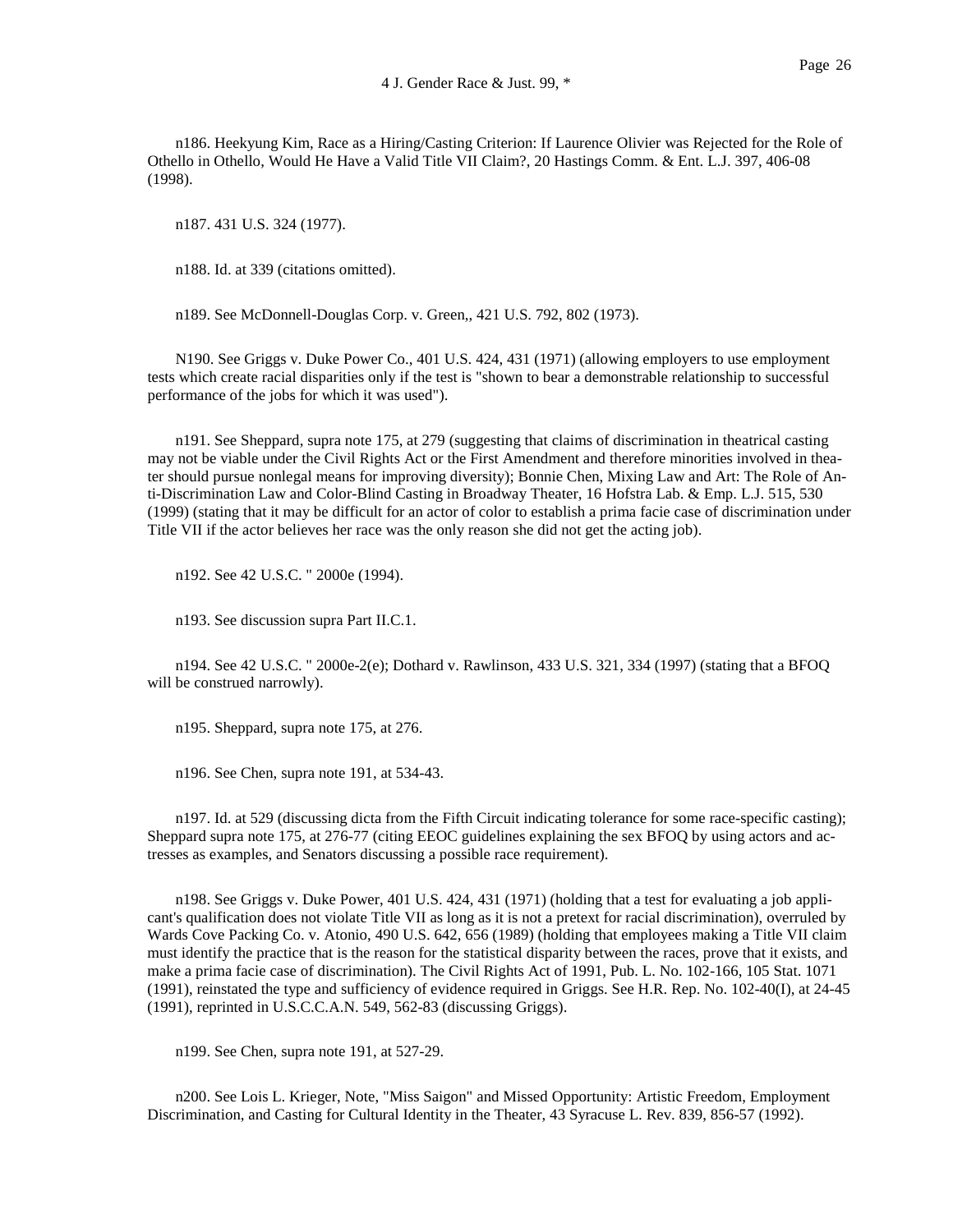n201. See Chen, supra note 191, at 515.

n202. See Patti Hartigan, Curtain Opens on Casting Debate, Boston Globe, Dec. 11, 1990, at 61; see also Sheppard, supra note 175, at 279-82 (discussing First Amendment issues invoked in challenging employment discrimination in casting).

n203. See Elizabeth Jensen, Groups Band Together to Press for Diversity Campaign, L.A. Times, Sept. 11, 1999, at F2. A coalition of Latino groups coined the term "brownouts" to describe the act of people turning off their television sets to protest the lack of faces of color. Id.; see also David Robb, NAACP "United" on TV Watch, Hollywood Rep., Sept. 10, 1999, available in LEXIS, News Library, Hollywood Rep. File (stating that several Latino groups planned to boycott the major networks for excluding people of color from leading roles in the 1999 fall lineup); Greg Braxton, Minority Coalition Assails the Networks on Casting, L.A. Times, July 21, 1999, at F3 (stating that groups representing people of color believed that the major networks were guilty of "ethnic purification" of television); Claudia Kolker, supra note 16 (stating that boycotts by minority organizations could make network executives think about giving opportunities to people of color in television).

n204. See Susan Ferris & Ricardo Sandoval, The Fight in the Fields: Cesar Chavez and the Farmworkers Movement 113-14, 161 (1997) (describing the 1965 Delano, California grape strike and subsequent agricultural boycotts spearheaded by Cesar Chavez which caused "some of the world's agribusiness chiefs ... [to call] on Chavez personally and appeal[] to him not to boycott their products").

n205. See Lewis, supra note 9, at 507.

n206. Id. n207. Id. n208. Id. n209. Id. at 507-08.

n210. Id. at 508.

n211. See, e.g., NAACP v. Claiborne Hardware Co., 458 U.S. 886, 907-08 (1982) (holding that nonviolent protests are protected by the First Amendment). One successful civil rights boycott was the famous Montgomery, Alabama bus boycott, which catapulted Martin Luther King into national prominence and made a hero of Rosa Parks. See David Halberstam, The Children 27 (1998). Another civil rights boycott of downtown merchants in Nashville, Tennessee was also successful, estimated to be 98% effective. Id.

n212. See Ferris & Sandoval, supra note 204, at 113-14.

n213. Cal. Lab. Code 1140-1140.6 (West 2000).

n214. See Ariz. Rev. Stat. Ann. sect; 23-1381 to 23-1385 (West 2000) (limiting an agricultural employer's ability to interfere with the activities of labor unions); Idaho Code 22-4101 to 22-4108 (2000) (granting labor unions rights to picket their employer); Kan. Stat. Ann. 44-818 to 44-823 (1999) (recognizing that the unique situation of agricultural workers requires that the workers have delineated rights to picket their employers).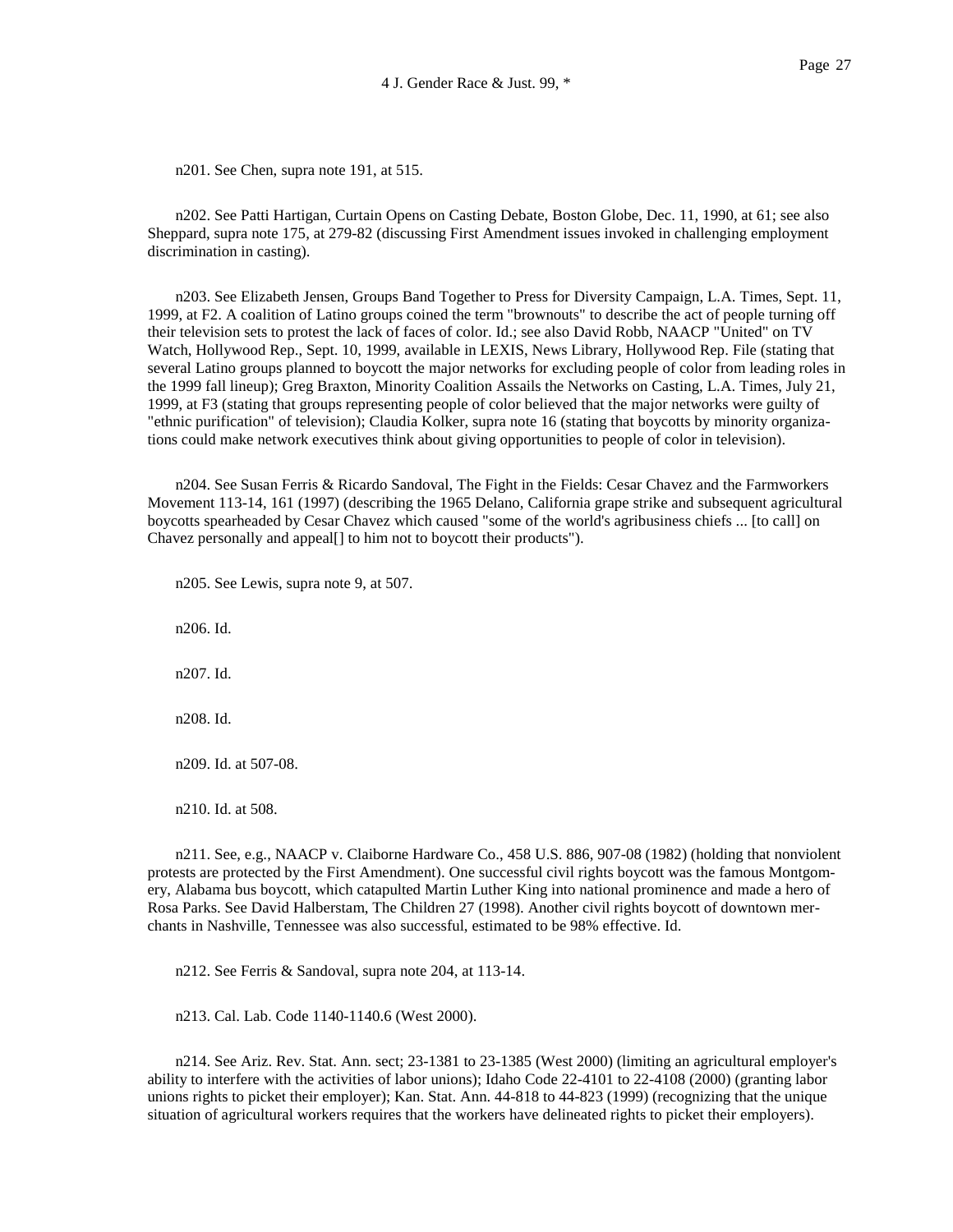n215. Chuck Philips, Disney Issues Apology for Radio Promo Controversy, L.A. Times, Aug. 25, 1999, at C1; see also Chuck Philips, Disney to Settle Racial Bias Suit over Radio Gag, L.A. Times, Aug. 22, 2000, at A1 ("The dispute is seen as a public relations blunder for Disney... Only after its initial resistance was met by community protests did the family entertainment conglomerate negotiate a resolution.").

n216. Complaints of Blacks Spur CompUSA to Act, L.A. Times, Oct. 20, 1999, at C5.

n217. Presently, the major networks are all owned by multinational corporate giants. See Horowitz, supra note 155. Disney owns ABC and General Electric owns NBC. Viacom, which already owned one-half of UPN, recently merged with CBS. Rupert Murdoch's News Corporation, a multinational conglomerate, is the power behind Fox Network. Time Warner, which recently announced a merger with America Online, owns the WB. Id.

n218. See Robb, supra note 203 (stating that the brownout would address the underrepresentation of people of color on network television programs); Braxton, supra note 203 (stating that when the networks announced their 1999 fall lineups, minority groups were outraged by the exclusion of people of color); Kolker, supra note 16 (stating that Latino groups scheduled the brownout because none of the twenty-six new shows for the fall 1999 season featured an actor of color).

n219. Ted Monoson, States News Service, July 30, 1999, available in LEXIS, News Library, States News Service File.

n220. Kelli D. Esters, Coalition Turns Off "Whitewashed" TV, U. Wire, Sept. 17, 1999, available in LEXIS, News Library, U. Wire File.

n221. Id.

n222. See, e.g., Kolker, supra note 16 (stating that advocacy groups had scheduled the brownout to begin on September 12); David Robb, 3 Asian Groups Join "Brownout" Against TV Nets, Hollywood Rep., Sept. 14, 1999, available in LEXIS, News Library, Hollywood Rep. File (calling for people to join the brownout for two weeks during September of 1999); Monoson, supra note 219 (stating that the brownout coincides with Hispanic Heritage Week).

n223. See, e.g., e-mail message from Antonette Cordero to Gary Williams (Sept. 14, 1999) (on file with author); e-mail message from Margery Melvin to Gary Williams (Sept. 13, 1999) (on file with author).

n224. See, e.g., Shauna Snow, Morning Report, L.A. Times, Sept. 21, 1999, at F2 (reporting that television executives did not react to the brownout because the week of the protest historically has low ratings, the new season having not yet begun).

n225. See id.

n226. See Mitchell, supra note 23 (finding that African Americans watch 40% more television than other groups of viewers).

n227. Lowry et al., supra note 4.

n228. Mitchell, supra note 23.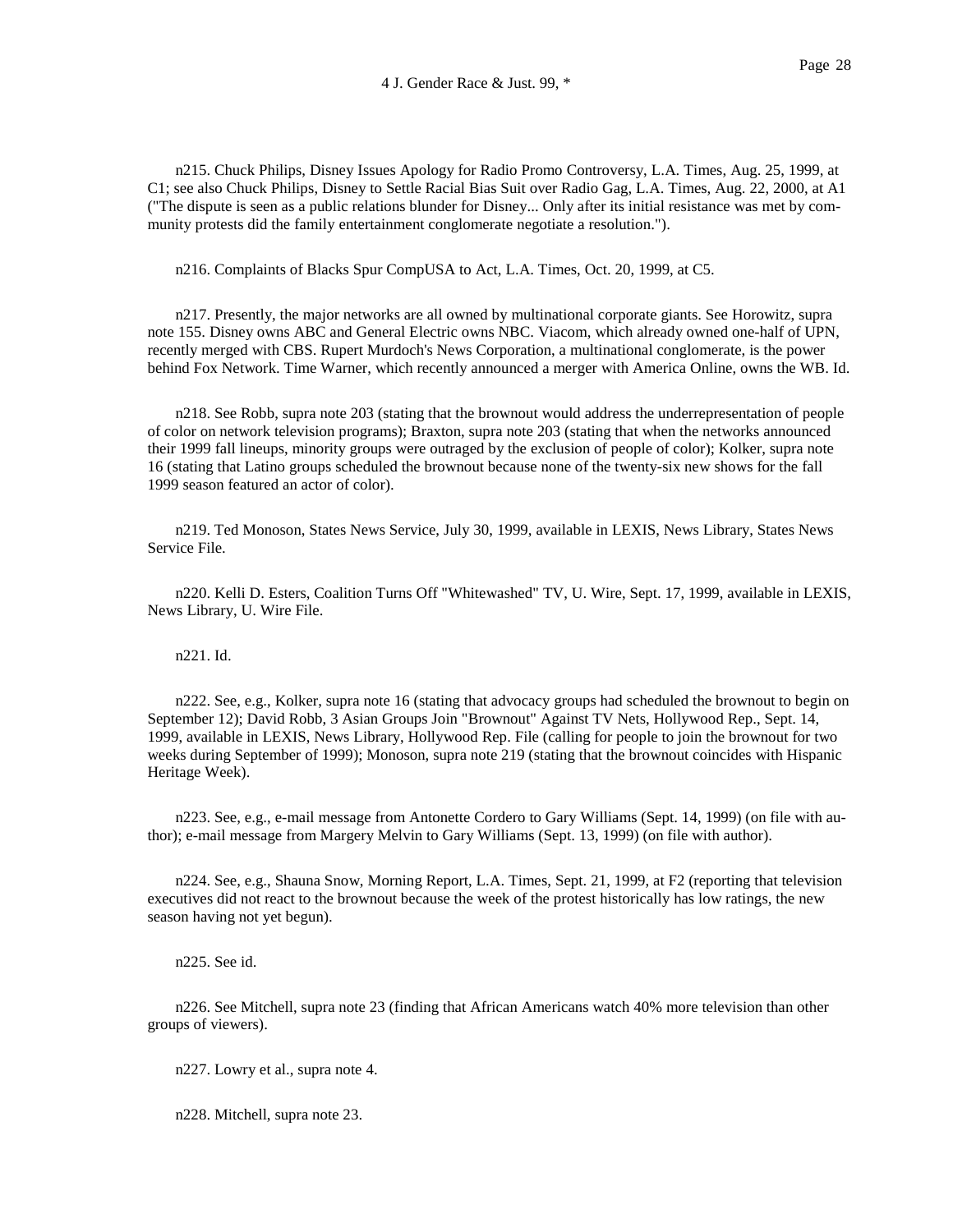n229. See Alan Frutkin, Bochco Series Reflects a Rare Hue, Wash. Post, Jan. 16, 2000, at Y06.

n230. See Elizabeth Jensen et al., NBC, NAACP in Pact to Boost Minorities in TV, L.A. Times, Jan. 6, 2000, at A1.

n231. Id.

n232. Paul Brownfield, ABC Announces Plans for More Diversity at All Levels, L.A. Times, Jan. 8, 2000, at F31.

n233. See Lisa Boone, Morning Report, L.A. Times, July 5, 2000, at F2. "Latino advocates say they are happy that black actors ... appear to be getting juicier roles in the fall network television season, but they lament the lack of roles for them, American Indians and Asian Americans." Id.

n234. See Jensen et al., supra note 230.

n235. For example, in 1997, Warren Littlefield, then President of NBC Entertainment, ordered all producers of new NBC shows to include one character of color in the regular cast. Braxton, supra note 3. He further trumpeted NBC's commitment to diversity, announcing that while NBC had "a great history[,] ... we need[] to improve." Bob Longino, The Changing Face of Television: Viewers Will See More Minority Stars as Broadcast Executives Compete for Audiences with the Likes of the WB and UPN, Orlando Sentinel, Aug. 28, 1997, at E1. As illustrated by the controversy over NBC's fall 1999 lineup, that initiative seems to have expired when Littlefield left NBC. See Phil Rosenthal, Say Good Night Gracie: 1998: Television's Year of Goodbyes, Chi. Sun-Times, Dec. 20, 1998, at 18.

n236. See Lowry et al., supra note 4 (arguing that diversity in television does not generate enough revenue, and therefore it is not a priority to television executives).

n237. Paul Brownfield, supra note 92 (discussing the re-emergence of a television show featuring an all-white cast).

n238. See discussion supra Part IV.B.

n239. Those defenses, that "we are not thinking in terms of color," or that we simply hired the best actor or executive available, simply will not withstand scrutiny under the standards of Title VII in view of the measurable underrepresentation of people in the television industry. See Kim, supra note 186, at 408-13.

n240. See 47 C.F.R. " 73.2080 (2000) (requiring that broadcast stations have equal opportunity in programming).

n241. Commenting on the Lutheran Church-Missouri Synod ruling, which held that the FCC may not require broadcast licensees to practice affirmative action, one columnist wrote, "Credit [former President Reagan] with the judicial retreat from affirmative action. He reshaped the federal judiciary in his image, which includes a record of hostility toward people of color." Gregory Stanford, Media Failures Exemplify Retreat of Affirmative Action, Milwaukee J. Sentinel, Apr. 19, 1998, at 3.